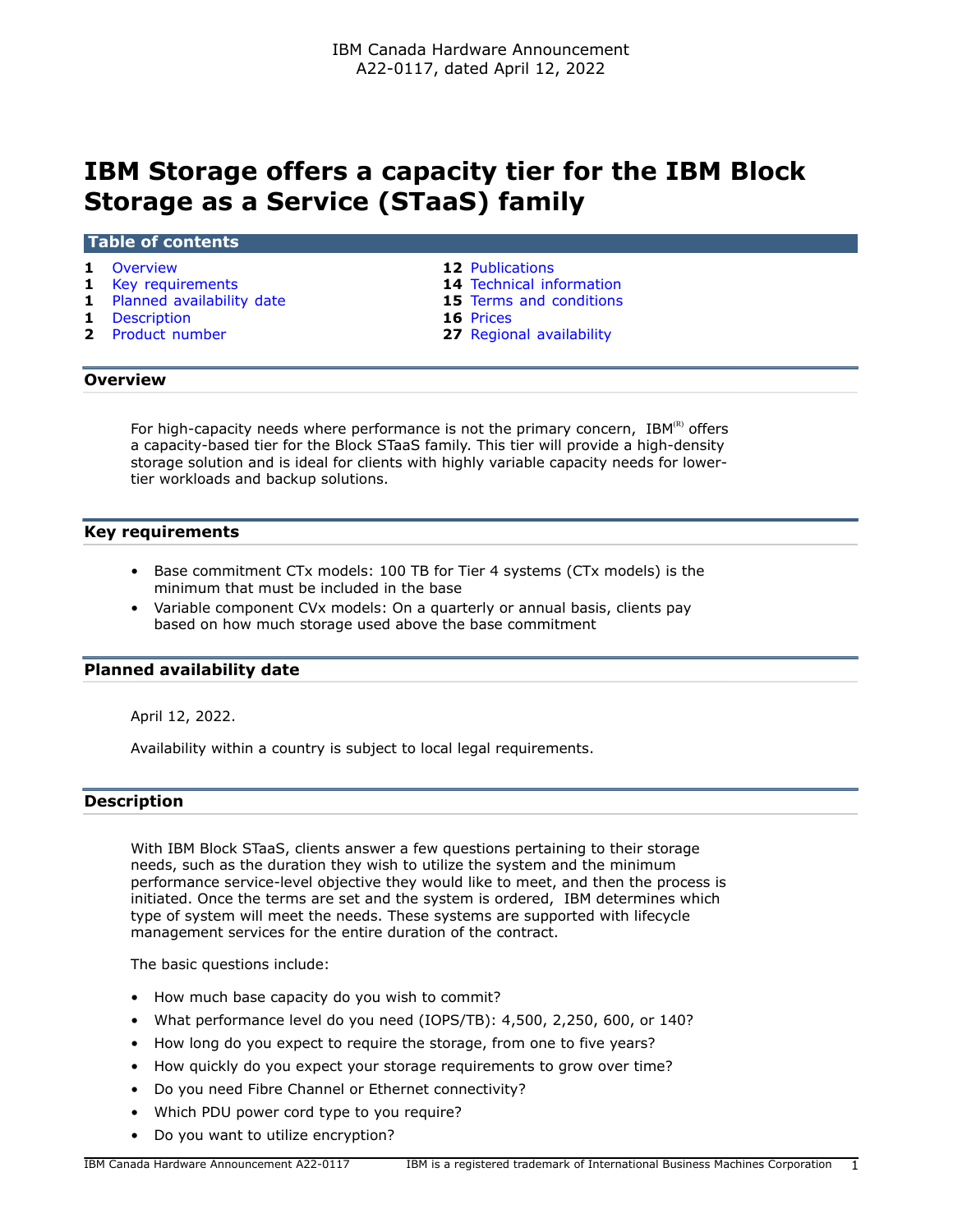The overall contract is priced based on a per-terabyte, per-month basis for both the base commitment and the variable consumption over time. The base commitment capacity is an annual payment throughout the full program term. For systems that grow at a high rate, IBM may require this commitment to be increased over time. Capacity that is consumed above the base commitment is billed per-terabyte, per month of utilization, as reported through IBM Storage Insights. Typically, this is billed quarterly.

During the contract term, IBM will provide lifecycle management services to the client, including:

- Technical Account Manager
- Machine setup services
- Machine maintenance, 24 hours a day, seven days aweek, same day onsite repair
- IBM Software Maintenance
- Predictive support
- Enhanced response time of 30 minutes for severity 1 and 2 issues
- Remote code load (as needed by client and guided by the Technical Account Manager)
- Monitoring and installation of additional capacity
- Periodic technology refresh
- Proper recycle of assets returned to IBM

If the equipment in use reaches the end of its service life during the contract term, IBM will ship replacement equipment as part of the lifecycle management service. The old equipment will remain on site for up to ninety days to allow the client to migrate their data to the new system.

As the capacity utilization grows over time, IBM will, at its discretion, ship additional equipment (either drives or additional controllers) to assure the client has room to grow. If a client has a project that will require a sudden increase in capacity use, they may work with their IBM representative or partner to assure the capacity will be available. Additional capacity that is shipped as additional storage controllers can either be installed separately, or clustered to the existing systems, up to the maximum clustering capabilities of the particular system type that is deployed.

At the end of the term, all equipment is returned to IBM. Clients are responsible for securely erasing their data, as IBM is not responsible for any data that is not erased.

#### **Accessibility by people with disabilities**

Accessibility Compliance Reports (previously known as a VPAT) containing details on accessibility compliance to standards, including the Worldwide Consortium Web Content Accessibility Guidelines, European Standard EN 301 349, and US Section 508, can be found on the [IBM Accessibility Conformance Report Request](https://able.ibm.com/request/) website.

## <span id="page-1-0"></span>**Product number**

| <b>Description</b>                                                                      | Machine type | Model           | <b>Feature</b> |
|-----------------------------------------------------------------------------------------|--------------|-----------------|----------------|
| <b>IBM Block Storage</b><br>as a Service<br>Capacity Tier, 1<br>year term, per<br>annum | 9601         | CT <sub>1</sub> |                |
| <b>IBM Block Storage</b><br>as a Service<br>Capacity Tier, 2<br>year term, per<br>annum | 9601         | CT <sub>2</sub> |                |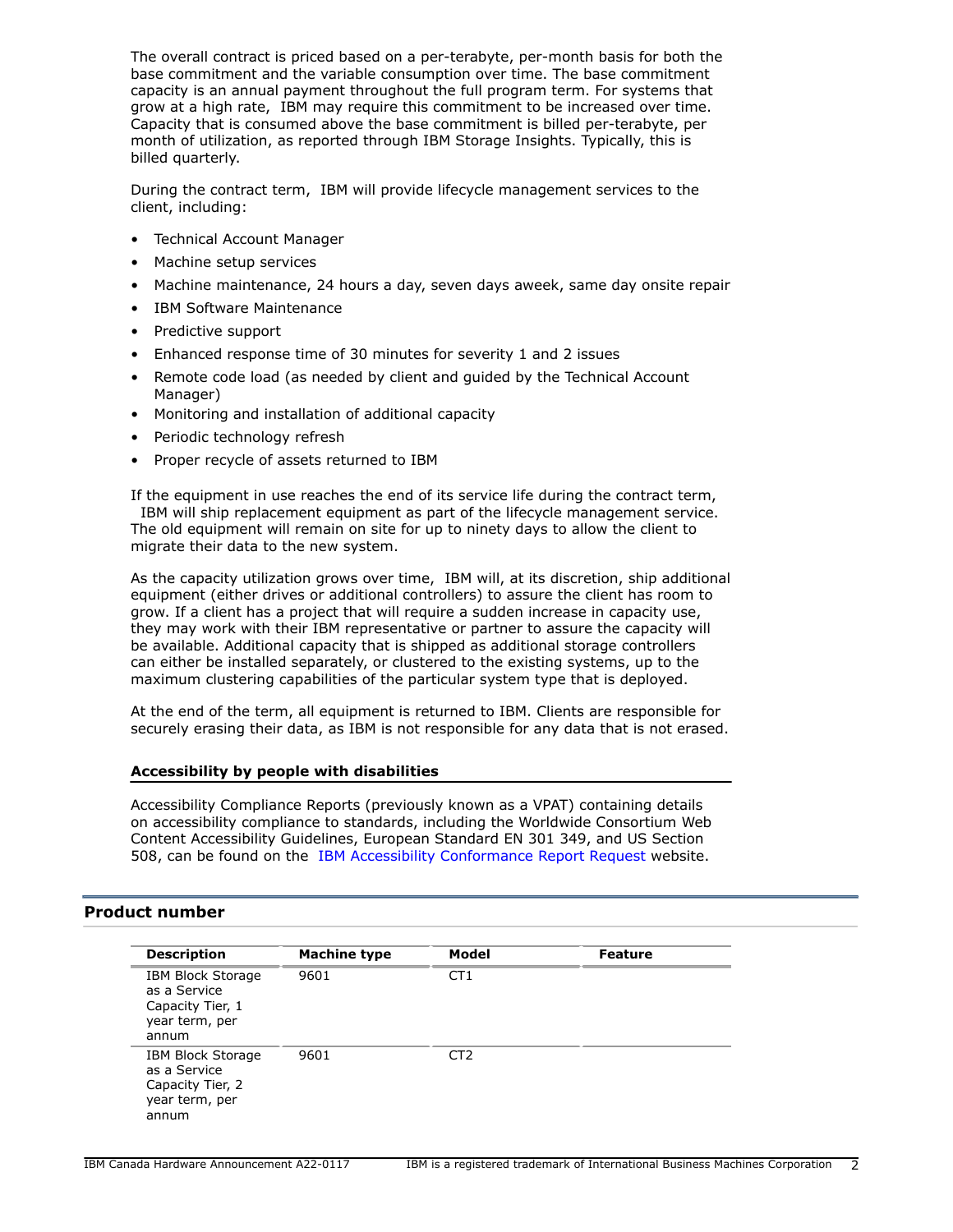| <b>Description</b>                                                                      | <b>Machine type</b> | Model           | <b>Feature</b> |
|-----------------------------------------------------------------------------------------|---------------------|-----------------|----------------|
| <b>IBM Block Storage</b><br>as a Service<br>Capacity Tier, 3<br>year term, per<br>annum | 9601                | CT <sub>3</sub> |                |
| <b>IBM Block Storage</b><br>as a Service<br>Capacity Tier, 4<br>year term, per<br>annum | 9601                | CT4             |                |
| <b>IBM Block Storage</b><br>as a Service<br>Capacity Tier, 5<br>year term, per<br>annum | 9601                | CT5             |                |
| <b>Expert Care</b><br>Tracker                                                           | 9601                | CT1             | ADM1           |
| Base capacity<br>commitment, per<br>one TB increment,<br>Small                          | 9601                | CT <sub>1</sub> | 00Q1           |
| Base capacity<br>commitment, per<br>ten TB increment,<br>Small                          | 9601                | CT <sub>1</sub> | 00Q2           |
| Base capacity<br>commitment,<br>per hundred TB<br>increment, Small                      | 9601                | CT <sub>1</sub> | 00Q3           |
| Base capacity<br>commitment,<br>per thousand TB<br>increment, Small                     | 9601                | CT <sub>1</sub> | 00Q4           |
| Base capacity<br>commitment, per<br>one TB increment,<br>Med                            | 9601                | CT1             | 01Q1           |
| Base capacity<br>commitment, per<br>ten TB increment,<br>Med                            | 9601                | CT1             | 01Q2           |
| Base capacity<br>commitment,<br>per hundred TB<br>increment, Med                        | 9601                | CT <sub>1</sub> | 01Q3           |
| Base capacity<br>commitment,<br>per thousand TB<br>increment, Med                       | 9601                | CT <sub>1</sub> | 01Q4           |
| Base capacity<br>commitment, per<br>one TB increment,<br>Lg                             | 9601                | CT <sub>1</sub> | 02Q1           |
| Base capacity<br>commitment, per<br>ten TB increment,<br>Lg                             | 9601                | CT <sub>1</sub> | 02Q2           |
| Base capacity<br>commitment,<br>per hundred TB<br>increment, Lg                         | 9601                | CT <sub>1</sub> | 02Q3           |
| Base capacity<br>commitment,<br>per thousand TB<br>increment, Lg                        | 9601                | CT <sub>1</sub> | 02Q4           |
| <b>Expert Care</b><br>Tracker                                                           | 9601                | CT <sub>2</sub> | ADM2           |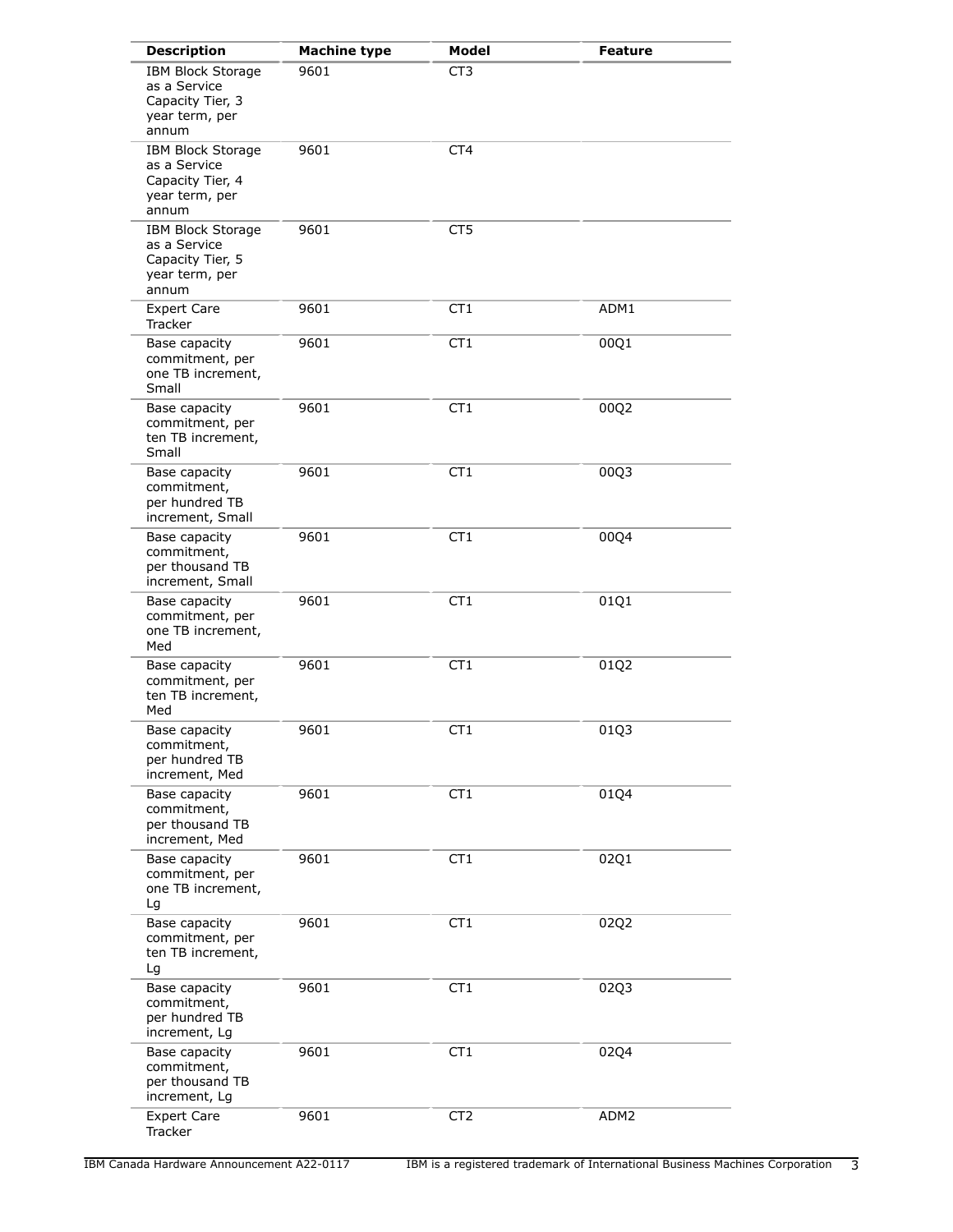| <b>Description</b>                                                  | <b>Machine type</b> | <b>Model</b>    | <b>Feature</b> |
|---------------------------------------------------------------------|---------------------|-----------------|----------------|
| Base capacity<br>commitment, per<br>one TB increment,<br>Small      | 9601                | CT <sub>2</sub> | 00R1           |
| Base capacity<br>commitment, per<br>ten TB increment,<br>Small      | 9601                | CT <sub>2</sub> | 00R2           |
| Base capacity<br>commitment,<br>per hundred TB<br>increment, Small  | 9601                | CT2             | 00R3           |
| Base capacity<br>commitment,<br>per thousand TB<br>increment, Small | 9601                | CT <sub>2</sub> | 00R4           |
| Base capacity<br>commitment, per<br>one TB increment,<br>Med        | 9601                | CT <sub>2</sub> | 01R1           |
| Base capacity<br>commitment, per<br>ten TB increment,<br>Med        | 9601                | CT <sub>2</sub> | 01R2           |
| Base capacity<br>commitment,<br>per hundred TB<br>increment, Med    | 9601                | CT <sub>2</sub> | 01R3           |
| Base capacity<br>commitment,<br>per thousand TB<br>increment, Med   | 9601                | CT <sub>2</sub> | 01R4           |
| Base capacity<br>commitment, per<br>one TB increment,<br>Lg         | 9601                | CT <sub>2</sub> | 02R1           |
| Base capacity<br>commitment, per<br>ten TB increment,<br>Lg         | 9601                | CT <sub>2</sub> | 02R2           |
| Base capacity<br>commitment,<br>per hundred TB<br>increment, Lg     | 9601                | CT <sub>2</sub> | 02R3           |
| Base capacity<br>commitment,<br>per thousand TB<br>increment, Lg    | 9601                | CT <sub>2</sub> | 02R4           |
| <b>Expert Care</b><br>Tracker                                       | 9601                | CT3             | ADM3           |
| Base capacity<br>commitment, per<br>one TB increment,<br>Small      | 9601                | CT <sub>3</sub> | 00S1           |
| Base capacity<br>commitment, per<br>ten TB increment,<br>Small      | 9601                | CT <sub>3</sub> | 00S2           |
| Base capacity<br>commitment,<br>per hundred TB<br>increment, Small  | 9601                | CT <sub>3</sub> | 00S3           |
| Base capacity<br>commitment,<br>per thousand TB<br>increment, Small | 9601                | CT <sub>3</sub> | 00S4           |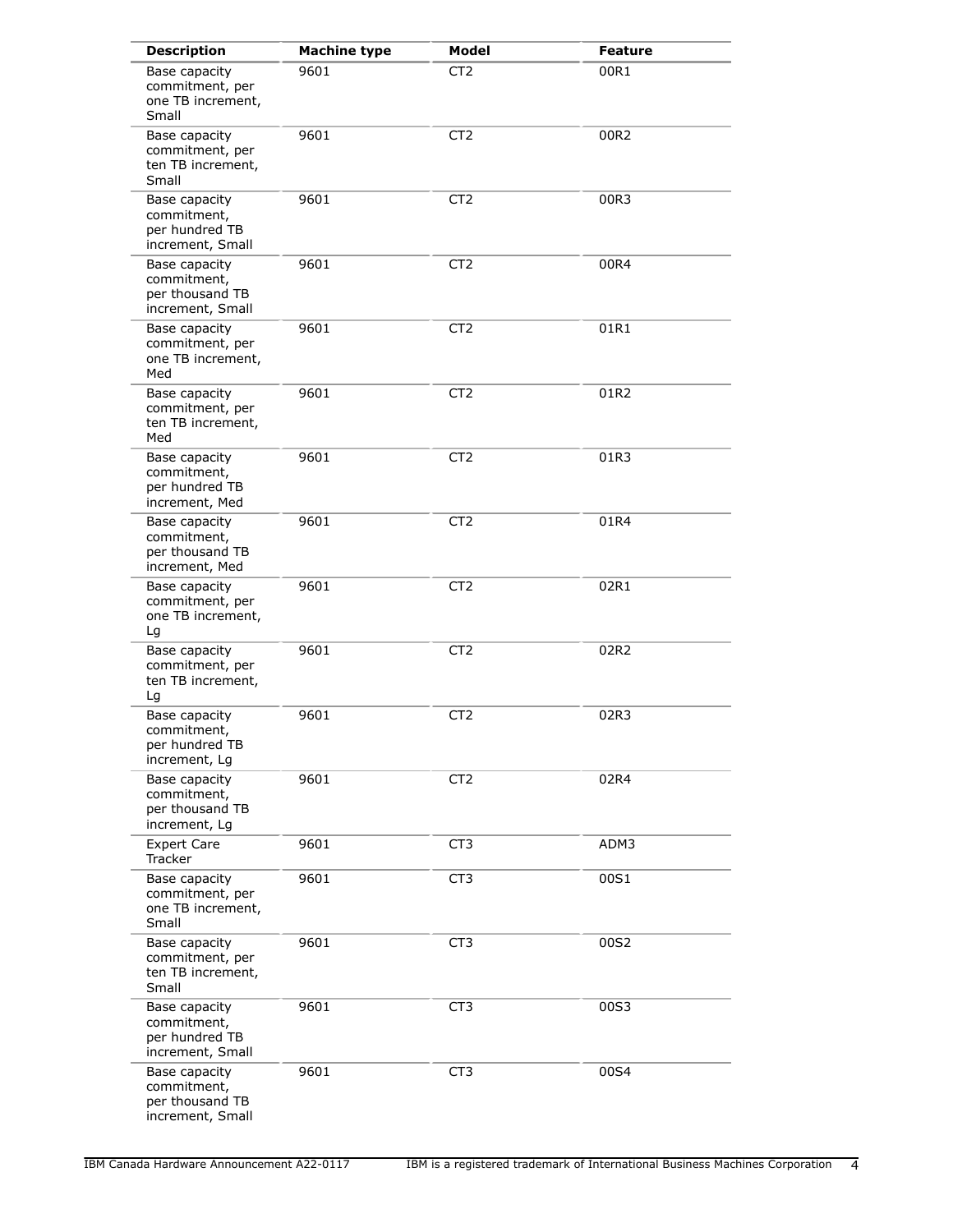| <b>Description</b>                                                  | <b>Machine type</b> | Model           | <b>Feature</b> |
|---------------------------------------------------------------------|---------------------|-----------------|----------------|
| Base capacity<br>commitment, per<br>one TB increment,<br>Med        | 9601                | CT <sub>3</sub> | 01S1           |
| Base capacity<br>commitment, per<br>ten TB increment,<br>Med        | 9601                | CT3             | 01S2           |
| Base capacity<br>commitment,<br>per hundred TB<br>increment, Med    | 9601                | CT3             | 01S3           |
| Base capacity<br>commitment,<br>per thousand TB<br>increment, Med   | 9601                | CT3             | 01S4           |
| Base capacity<br>commitment, per<br>one TB increment,<br>Lg         | 9601                | CT <sub>3</sub> | 02S1           |
| Base capacity<br>commitment, per<br>ten TB increment,<br>Lg         | 9601                | CT <sub>3</sub> | 02S2           |
| Base capacity<br>commitment,<br>per hundred TB<br>increment, Lg     | 9601                | CT <sub>3</sub> | 02S3           |
| Base capacity<br>commitment,<br>per thousand TB<br>increment, Lg    | 9601                | CT <sub>3</sub> | 02S4           |
| <b>Expert Care</b><br>Tracker                                       | 9601                | CT4             | ADM4           |
| Base capacity<br>commitment, per<br>one TB increment,<br>Small      | 9601                | CT4             | 00T1           |
| Base capacity<br>commitment, per<br>ten TB increment,<br>Small      | 9601                | CT4             | 00T2           |
| Base capacity<br>commitment,<br>per hundred TB<br>increment, Small  | 9601                | CT4             | 00T3           |
| Base capacity<br>commitment,<br>per thousand TB<br>increment, Small | 9601                | CT <sub>4</sub> | 00T4           |
| Base capacity<br>commitment, per<br>one TB increment,<br>Med        | 9601                | CT4             | 01T1           |
| Base capacity<br>commitment, per<br>ten TB increment,<br>Med        | 9601                | CT <sub>4</sub> | 01T2           |
| Base capacity<br>commitment,<br>per hundred TB<br>increment, Med    | 9601                | CT4             | 01T3           |
| Base capacity<br>commitment,<br>per thousand TB<br>increment, Med   | 9601                | CT4             | 01T4           |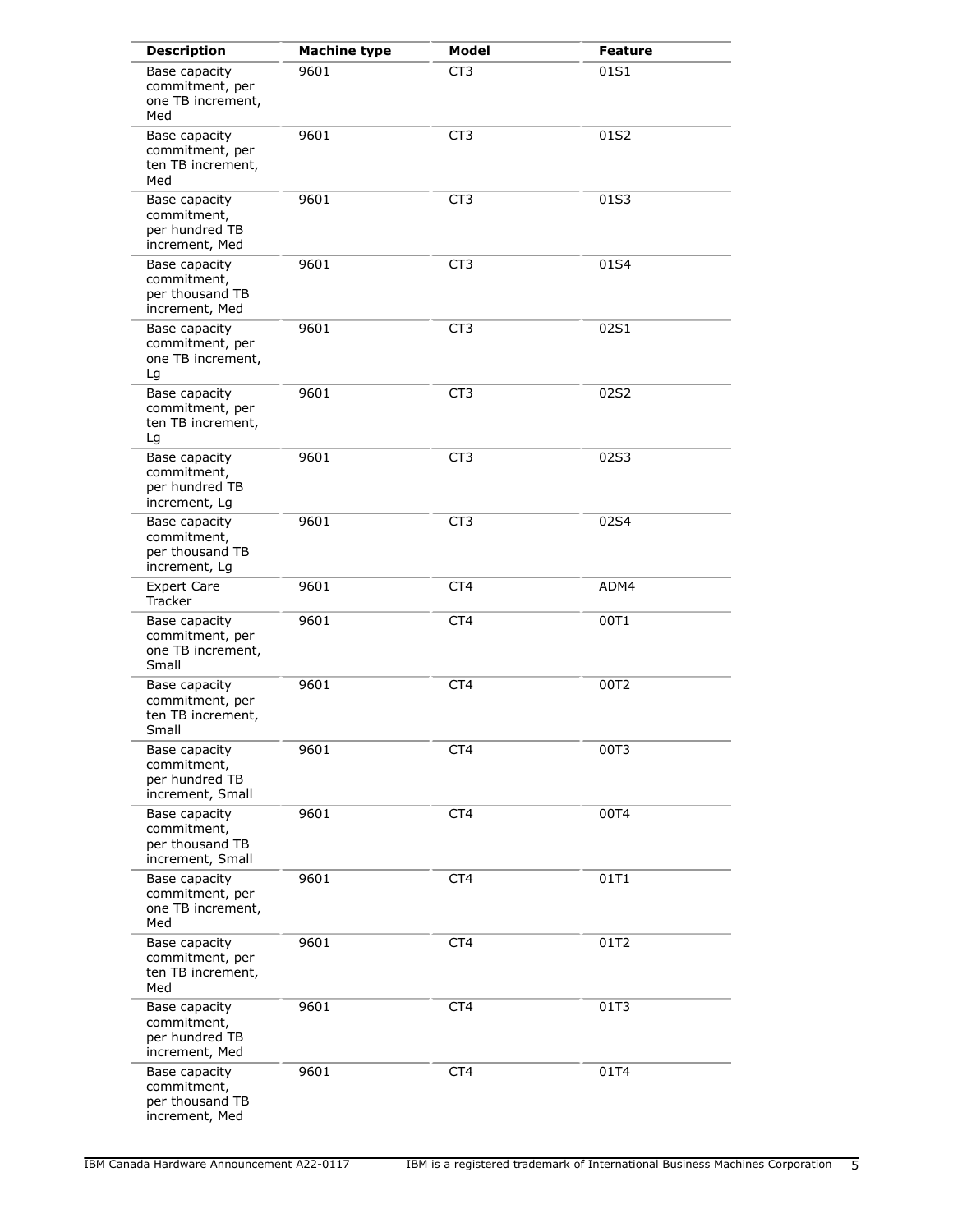| <b>Description</b>                                                  | <b>Machine type</b> | Model           | <b>Feature</b> |
|---------------------------------------------------------------------|---------------------|-----------------|----------------|
| Base capacity<br>commitment, per<br>one TB increment,<br>Lg         | 9601                | CT <sub>4</sub> | 02T1           |
| Base capacity<br>commitment, per<br>ten TB increment,<br>Lg         | 9601                | CT <sub>4</sub> | 02T2           |
| Base capacity<br>commitment,<br>per hundred TB<br>increment, Lg     | 9601                | CT <sub>4</sub> | 02T3           |
| Base capacity<br>commitment,<br>per thousand TB<br>increment, Lg    | 9601                | CT4             | 02T4           |
| <b>Expert Care</b><br>Tracker                                       | 9601                | CT <sub>5</sub> | ADM5           |
| Base capacity<br>commitment, per<br>one TB increment,<br>Small      | 9601                | CT <sub>5</sub> | 00U1           |
| Base capacity<br>commitment, per<br>ten TB increment,<br>Small      | 9601                | CT <sub>5</sub> | 00U2           |
| Base capacity<br>commitment,<br>per hundred TB<br>increment, Small  | 9601                | CT <sub>5</sub> | 00U3           |
| Base capacity<br>commitment,<br>per thousand TB<br>increment, Small | 9601                | CT <sub>5</sub> | 00U4           |
| Base capacity<br>commitment, per<br>one TB increment,<br>Med        | 9601                | CT5             | 01U1           |
| Base capacity<br>commitment, per<br>ten TB increment,<br>Med        | 9601                | CT5             | 01U2           |
| Base capacity<br>commitment,<br>per hundred TB<br>increment, Med    | 9601                | CT5             | 01U3           |
| Base capacity<br>commitment,<br>per thousand TB<br>increment, Med   | 9601                | CT5             | 01U4           |
| Base capacity<br>commitment, per<br>one TB increment,<br>Lg         | 9601                | CT <sub>5</sub> | 02U1           |
| Base capacity<br>commitment, per<br>ten TB increment,<br>Lg         | 9601                | CT5             | 02U2           |
| Base capacity<br>commitment,<br>per hundred TB<br>increment, Lg     | 9601                | CT <sub>5</sub> | 02U3           |
| Base capacity<br>commitment,<br>per thousand TB<br>increment, Lg    | 9601                | CT <sub>5</sub> | 02U4           |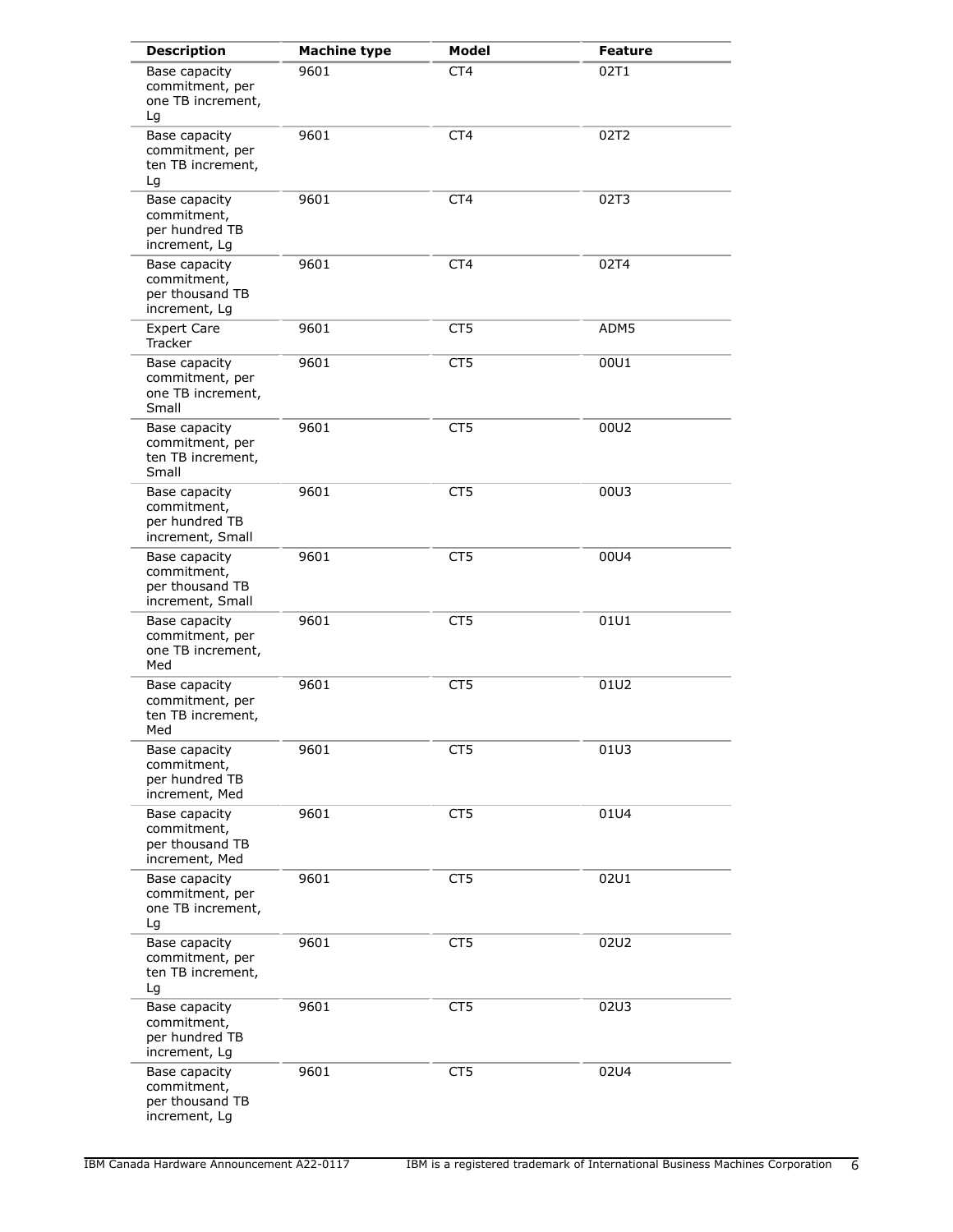| <b>Description</b>                                                                        | <b>Machine type</b> | Model                      | <b>Feature</b>   |
|-------------------------------------------------------------------------------------------|---------------------|----------------------------|------------------|
| Initial System<br>Setup                                                                   | 9601                | CT1, CT2, CT3,<br>CT4, CT5 | SETU             |
| Connectivity<br>Option                                                                    | 9601                | CT1, CT2, CT3,<br>CT4, CT5 | CONN             |
| Power Cord Option                                                                         | 9601                | CT1, CT2, CT3,<br>CT4, CT5 | POWR             |
| <b>Encryption Option</b>                                                                  | 9601                | CT1, CT2, CT3,<br>CT4, CT5 | <b>ENCR</b>      |
| Anticipated annual<br>growth rate of the<br>system capacity                               | 9601                | CT1, CT2, CT3,<br>CT4, CT5 | <b>GRTH</b>      |
| Anticipated<br>annual rate of<br>the reduction<br>in capacity<br>consumption over<br>time | 9601                | CT1, CT2, CT3,<br>CT4, CT5 | REDU             |
| Pre-install Package<br>ID One                                                             | 9601                | CT1, CT2, CT3,<br>CT4, CT5 | IID1             |
| Pre-install Package<br>ID Two                                                             | 9601                | CT1, CT2, CT3,<br>CT4, CT5 | IID2             |
| Pre-install Package<br>ID Three                                                           | 9601                | CT1, CT2, CT3,<br>CT4, CT5 | IID3             |
| Pre-install Package<br>ID Four                                                            | 9601                | CT1, CT2, CT3,<br>CT4, CT5 | IID4             |
| Pre-install Package<br>ID Five                                                            | 9601                | CT1, CT2, CT3,<br>CT4, CT5 | IID5             |
| STorM Project ID<br>One                                                                   | 9601                | CT1, CT2, CT3,<br>CT4, CT5 | PID1             |
| STorM Project ID<br>Two                                                                   | 9601                | CT1, CT2, CT3,<br>CT4, CT5 | PID <sub>2</sub> |
| STorM Project ID<br>Three                                                                 | 9601                | CT1, CT2, CT3,<br>CT4, CT5 | PID3             |
| STorM Project ID<br>Four                                                                  | 9601                | CT1, CT2, CT3,<br>CT4, CT5 | PID4             |
| STorM Project ID<br>Five                                                                  | 9601                | CT1, CT2, CT3,<br>CT4, CT5 | PID5             |
| STorM System ID<br>One                                                                    | 9601                | CT1, CT2, CT3,<br>CT4, CT5 | SID1             |
| STorM System ID<br>Two                                                                    | 9601                | CT1, CT2, CT3,<br>CT4, CT5 | SID2             |
| STorM System ID<br>Three                                                                  | 9601                | CT1, CT2, CT3,<br>CT4, CT5 | SID3             |
| STorM System ID<br>Four                                                                   | 9601                | CT1, CT2, CT3,<br>CT4, CT5 | SID4             |
| STorM System ID<br>Five                                                                   | 9601                | CT1, CT2, CT3,<br>CT4, CT5 | SID <sub>5</sub> |

The following are newly announced features and models on the specified models of the IBMSystem Storage 9602 machine type:

| <b>Description</b>                                                                                          | <b>Machine type</b> | Model           | Feature |
|-------------------------------------------------------------------------------------------------------------|---------------------|-----------------|---------|
| <b>IBM Block Storage</b><br>as a Service<br>Variable Use for<br>Capacity-Tier, 1<br>year term, per<br>annum | 9602                | CV1             |         |
| <b>IBM Block Storage</b><br>as a Service<br>Variable Use for<br>Capacity-Tier, 2<br>year term, per<br>annum | 9602                | CV <sub>2</sub> |         |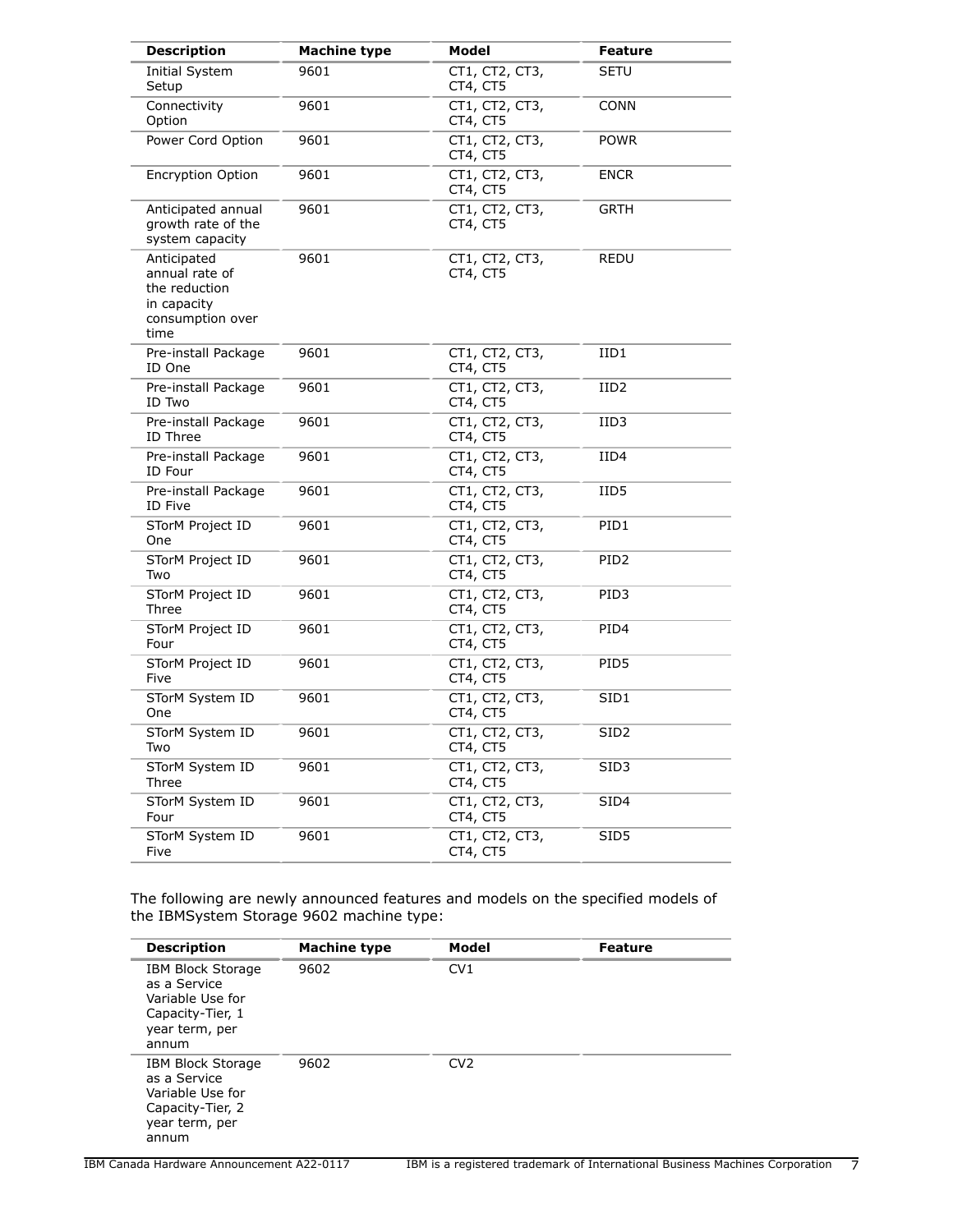| <b>Description</b>                                                                                          | <b>Machine type</b> | Model           | <b>Feature</b> |
|-------------------------------------------------------------------------------------------------------------|---------------------|-----------------|----------------|
| <b>IBM Block Storage</b><br>as a Service<br>Variable Use for<br>Capacity-Tier, 3<br>year term, per<br>annum | 9602                | CV3             |                |
| <b>IBM Block Storage</b><br>as a Service<br>Variable Use for<br>Capacity-Tier, 4<br>year term, per<br>annum | 9602                | CV <sub>4</sub> |                |
| <b>IBM Block Storage</b><br>as a Service<br>Variable Use for<br>Capacity-Tier, 5<br>year term, per<br>annum | 9602                | CV <sub>5</sub> |                |
| Variable capacity<br>consumption in<br>Average TB per<br>month, per one<br>TB, Small                        | 9602                | CV1             | 10Q1           |
| Variable capacity<br>consumption in<br>Average TB per<br>month, per ten TB,<br>Small                        | 9602                | CV1             | 10Q2           |
| Variable capacity<br>consumption<br>in Average TB<br>per month, per<br>hundred TB, Small                    | 9602                | CV <sub>1</sub> | 10Q3           |
| Variable capacity<br>consumption<br>in Average TB<br>per month, per<br>thousand TB,<br>Small                | 9602                | CV1             | 10Q4           |
| Variable capacity<br>consumption in<br>Average TB per<br>month, per one<br>TB, Med                          | 9602                | CV <sub>1</sub> | 11Q1           |
| Variable capacity<br>consumption in<br>Average TB per<br>month, per ten TB,<br>Med                          | 9602                | CV1             | 11Q2           |
| Variable capacity<br>consumption<br>in Average TB<br>per month, per<br>hundred TB, Med                      | 9602                | CV1             | 11Q3           |
| Variable capacity<br>consumption<br>in Average TB<br>per month, per<br>thousand TB, Med                     | 9602                | CV1             | 11Q4           |
| Variable capacity<br>consumption in<br>Average TB per<br>month, per one<br>TB, Lg                           | 9602                | CV <sub>1</sub> | 12Q1           |
| Variable capacity<br>consumption in<br>Average TB per                                                       | 9602                | CV1             | 12Q2           |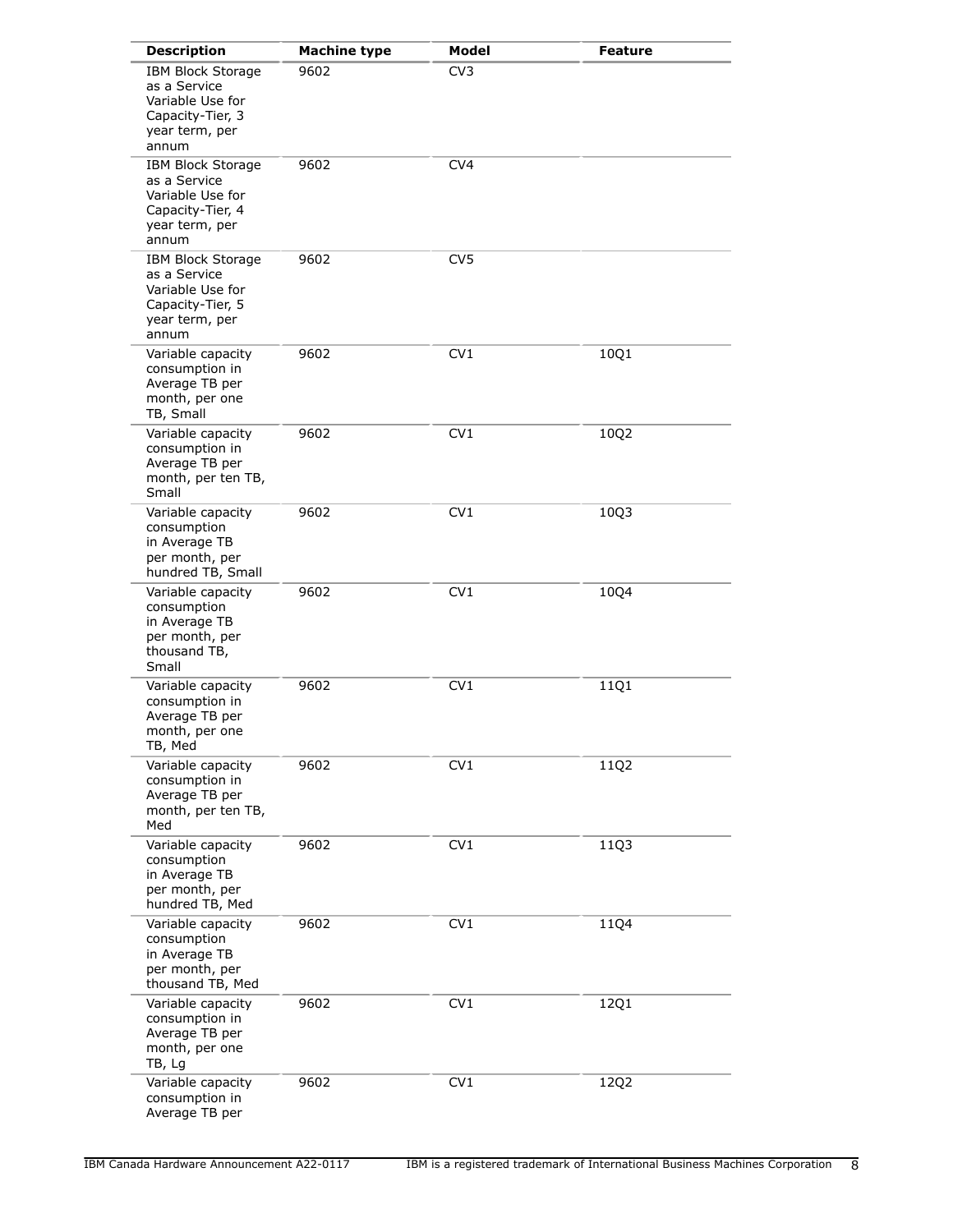| <b>Description</b>                                                                           | <b>Machine type</b> | <b>Model</b>    | <b>Feature</b> |
|----------------------------------------------------------------------------------------------|---------------------|-----------------|----------------|
| month, per ten TB,<br>Lg                                                                     |                     |                 |                |
| Variable capacity<br>consumption<br>in Average TB<br>per month, per<br>hundred TB, Lg        | 9602                | CV1             | 12Q3           |
| Variable capacity<br>consumption<br>in Average TB<br>per month, per<br>thousand TB, Lg       | 9602                | CV1             | 12Q4           |
| Variable capacity<br>consumption in<br>Average TB per<br>month, per one<br>TB, Small         | 9602                | CV <sub>2</sub> | 10R1           |
| Variable capacity<br>consumption in<br>Average TB per<br>month, per ten TB,<br>Small         | 9602                | CV <sub>2</sub> | 10R2           |
| Variable capacity<br>consumption<br>in Average TB<br>per month, per<br>hundred TB, Small     | 9602                | CV <sub>2</sub> | 10R3           |
| Variable capacity<br>consumption<br>in Average TB<br>per month, per<br>thousand TB,<br>Small | 9602                | CV <sub>2</sub> | 10R4           |
| Variable capacity<br>consumption in<br>Average TB per<br>month, per one<br>TB, Med           | 9602                | CV <sub>2</sub> | 11R1           |
| Variable capacity<br>consumption in<br>Average TB per<br>month, per ten TB,<br>Med           | 9602                | CV <sub>2</sub> | 11R2           |
| Variable capacity<br>consumption<br>in Average TB<br>per month, per<br>hundred TB, Med       | 9602                | CV <sub>2</sub> | 11R3           |
| Variable capacity<br>consumption<br>in Average TB<br>per month, per<br>thousand TB, Med      | 9602                | CV <sub>2</sub> | 11R4           |
| Variable capacity<br>consumption in<br>Average TB per<br>month, per one<br>TB, Lg            | 9602                | CV <sub>2</sub> | 12R1           |
| Variable capacity<br>consumption in<br>Average TB per<br>month, per ten TB,<br>Lg            | 9602                | CV <sub>2</sub> | 12R2           |
| Variable capacity<br>consumption<br>in Average TB<br>per month, per<br>hundred TB, Lg        | 9602                | CV <sub>2</sub> | 12R3           |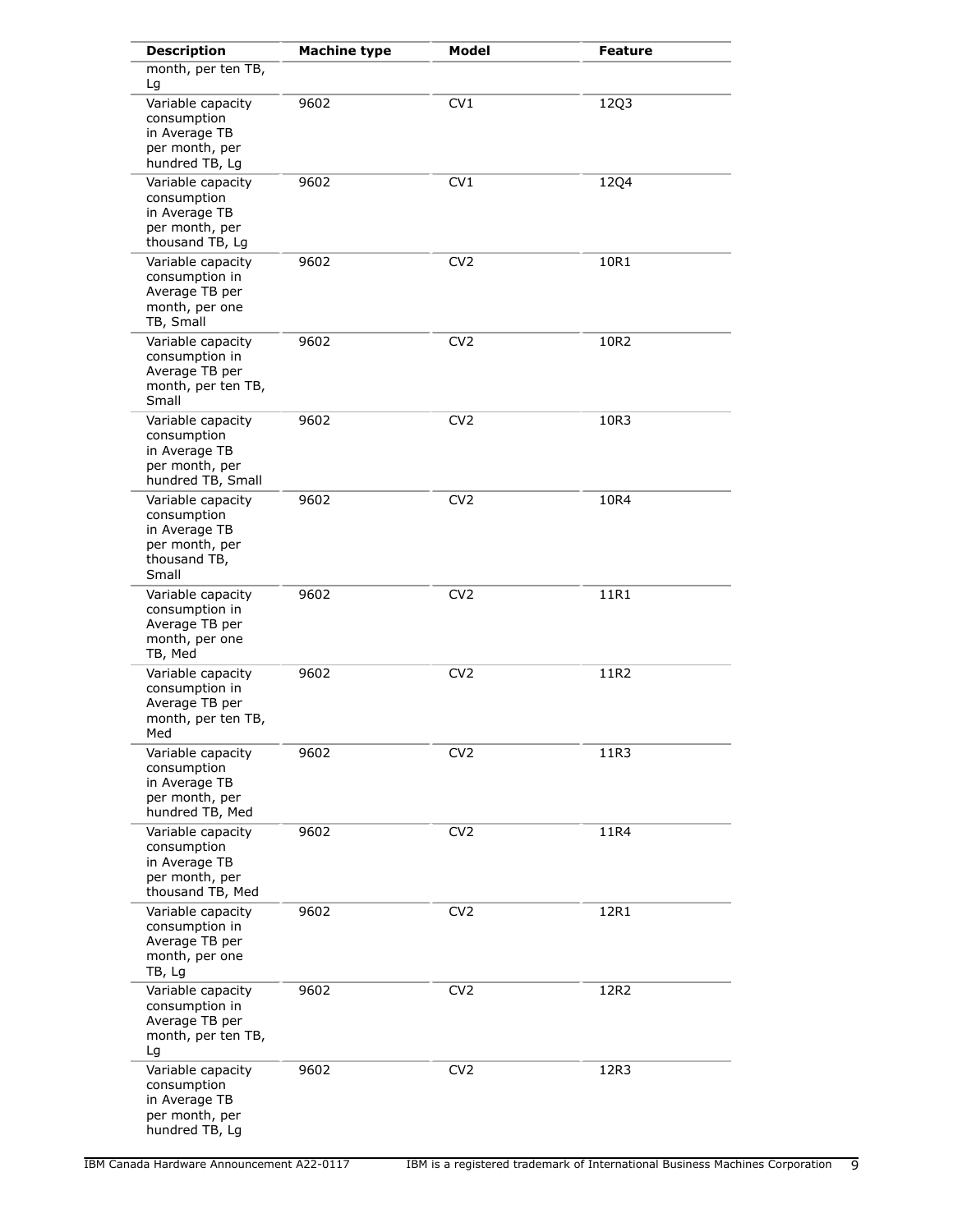| <b>Description</b>                                                                           | <b>Machine type</b> | Model           | <b>Feature</b> |
|----------------------------------------------------------------------------------------------|---------------------|-----------------|----------------|
| Variable capacity<br>consumption<br>in Average TB<br>per month, per<br>thousand TB, Lg       | 9602                | CV <sub>2</sub> | 12R4           |
| Variable capacity<br>consumption in<br>Average TB per<br>month, per one<br>TB, Small         | 9602                | CV3             | 10S1           |
| Variable capacity<br>consumption in<br>Average TB per<br>month, per ten TB,<br>Small         | 9602                | CV <sub>3</sub> | 10S2           |
| Variable capacity<br>consumption<br>in Average TB<br>per month, per<br>hundred TB, Small     | 9602                | CV <sub>3</sub> | 10S3           |
| Variable capacity<br>consumption<br>in Average TB<br>per month, per<br>thousand TB,<br>Small | 9602                | CV <sub>3</sub> | 10S4           |
| Variable capacity<br>consumption in<br>Average TB per<br>month, per one<br>TB, Med           | 9602                | CV <sub>3</sub> | 11S1           |
| Variable capacity<br>consumption in<br>Average TB per<br>month, per ten TB,<br>Med           | 9602                | CV <sub>3</sub> | 11S2           |
| Variable capacity<br>consumption<br>in Average TB<br>per month, per<br>hundred TB, Med       | 9602                | CV <sub>3</sub> | 11S3           |
| Variable capacity<br>consumption<br>in Average TB<br>per month, per<br>thousand TB, Med      | 9602                | CV <sub>3</sub> | 11S4           |
| Variable capacity<br>consumption in<br>Average TB per<br>month, per one<br>TB, Lg            | 9602                | CV <sub>3</sub> | 12S1           |
| Variable capacity<br>consumption in<br>Average TB per<br>month, per ten TB,<br>Lg            | 9602                | CV <sub>3</sub> | 12S2           |
| Variable capacity<br>consumption<br>in Average TB<br>per month, per<br>hundred TB, Lg        | 9602                | CV <sub>3</sub> | 12S3           |
| Variable capacity<br>consumption<br>in Average TB<br>per month, per<br>thousand TB, Lg       | 9602                | CV <sub>3</sub> | 12S4           |
| Variable capacity<br>consumption in                                                          | 9602                | CV <sub>4</sub> | 10T1           |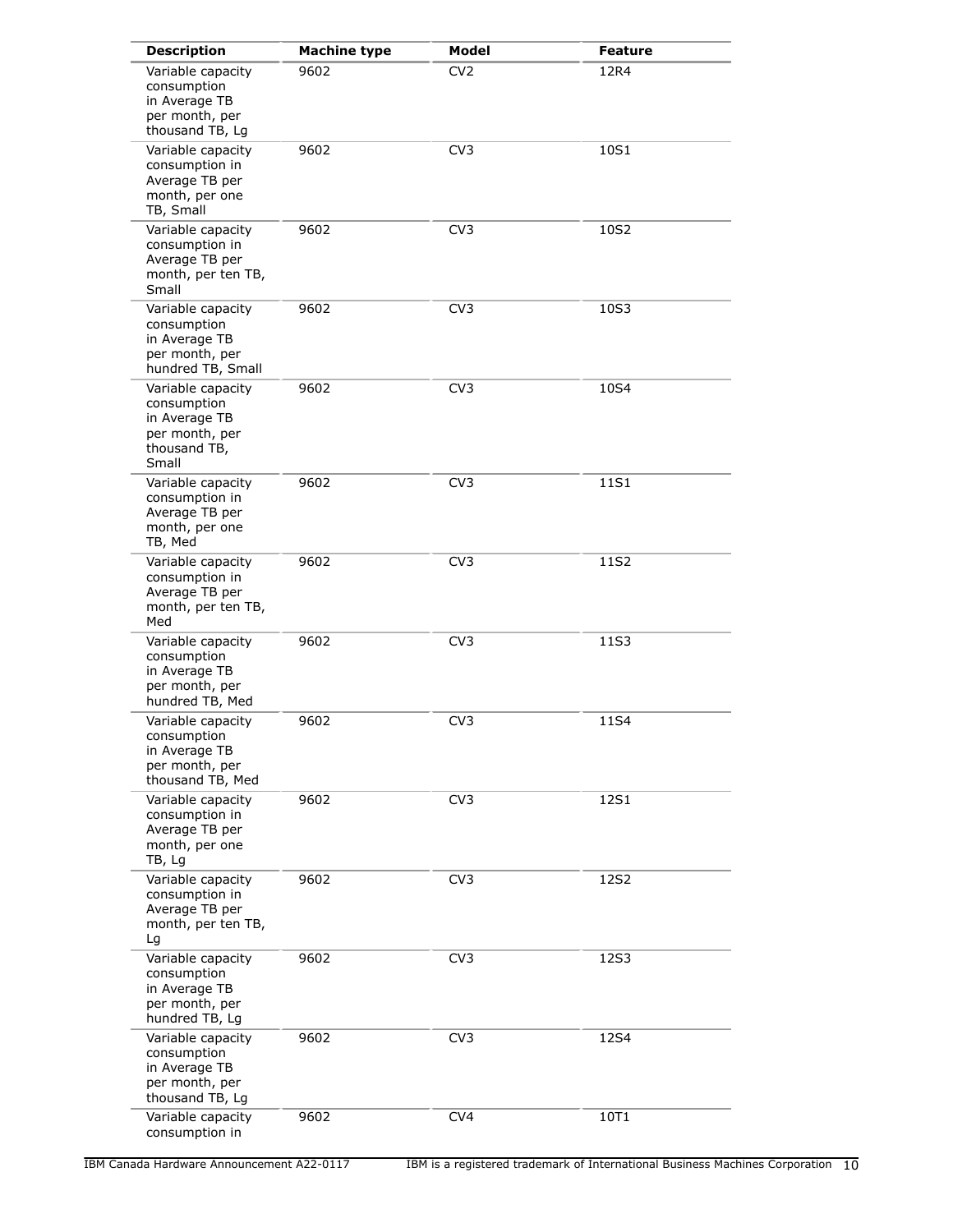| <b>Description</b>                                                                           | <b>Machine type</b> | Model           | <b>Feature</b> |
|----------------------------------------------------------------------------------------------|---------------------|-----------------|----------------|
| Average TB per<br>month, per one<br>TB, Small                                                |                     |                 |                |
| Variable capacity<br>consumption in<br>Average TB per<br>month, per ten TB,<br>Small         | 9602                | CV <sub>4</sub> | 10T2           |
| Variable capacity<br>consumption<br>in Average TB<br>per month, per<br>hundred TB, Small     | 9602                | CV <sub>4</sub> | 10T3           |
| Variable capacity<br>consumption<br>in Average TB<br>per month, per<br>thousand TB,<br>Small | 9602                | CV <sub>4</sub> | 10T4           |
| Variable capacity<br>consumption in<br>Average TB per<br>month, per one<br>TB, Med           | 9602                | CV <sub>4</sub> | 11T1           |
| Variable capacity<br>consumption in<br>Average TB per<br>month, per ten TB,<br>Med           | 9602                | CV <sub>4</sub> | 11T2           |
| Variable capacity<br>consumption<br>in Average TB<br>per month, per<br>hundred TB, Med       | 9602                | CV4             | 11T3           |
| Variable capacity<br>consumption<br>in Average TB<br>per month, per<br>thousand TB, Med      | 9602                | CV4             | 11T4           |
| Variable capacity<br>consumption in<br>Average TB per<br>month, per one<br>TB, Lg            | 9602                | CV4             | 12T1           |
| Variable capacity<br>consumption in<br>Average TB per<br>month, per ten TB,<br>Lg            | 9602                | CV4             | 12T2           |
| Variable capacity<br>consumption<br>in Average TB<br>per month, per<br>hundred TB, Lg        | 9602                | CV <sub>4</sub> | 12T3           |
| Variable capacity<br>consumption<br>in Average TB<br>per month, per<br>thousand TB, Lg       | 9602                | CV <sub>4</sub> | 12T4           |
| Variable capacity<br>consumption in<br>Average TB per<br>month, per one<br>TB, Small         | 9602                | CV <sub>5</sub> | 10U1           |
| Variable capacity<br>consumption in<br>Average TB per                                        | 9602                | CV <sub>5</sub> | 10U2           |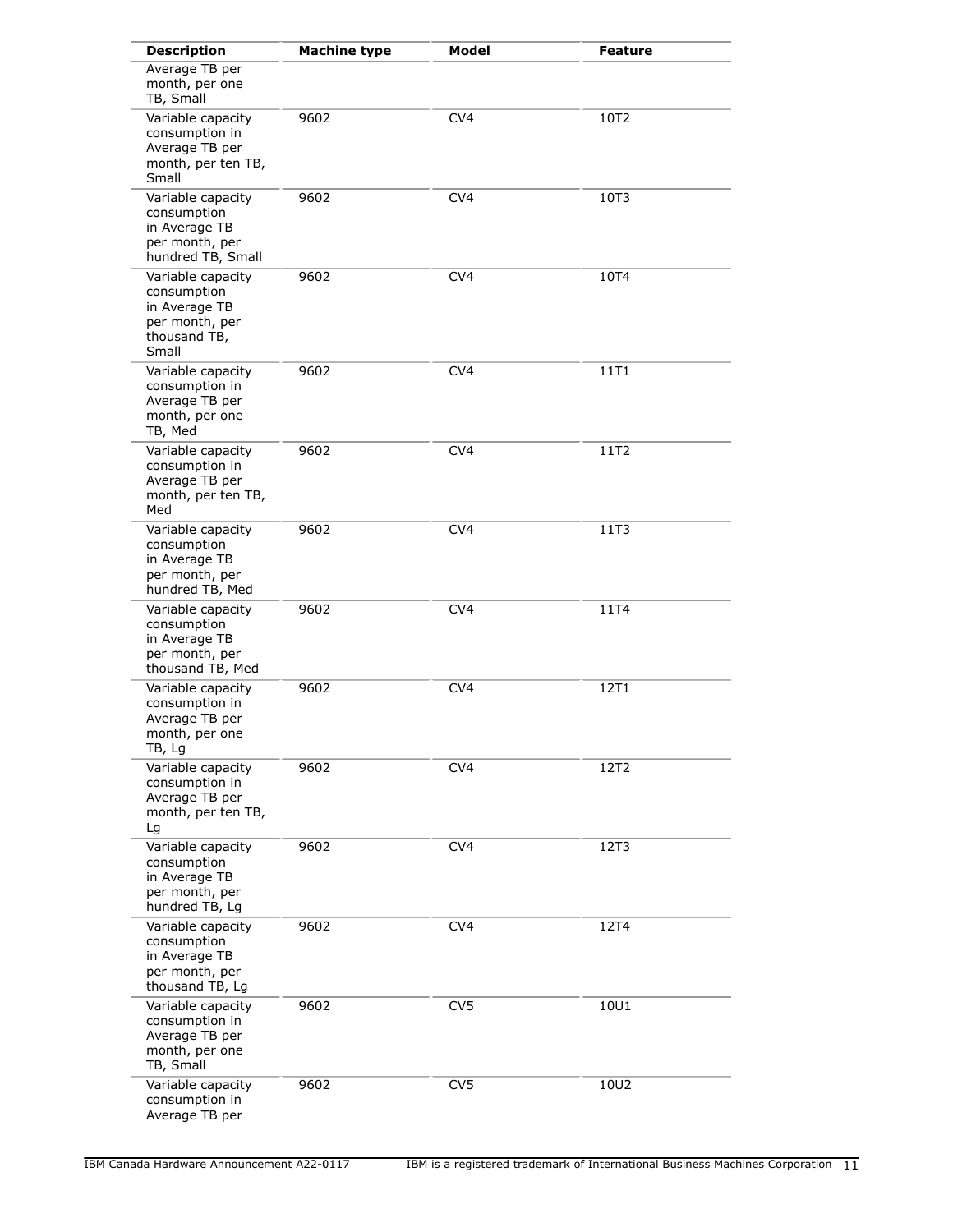| <b>Description</b>                                                                           | <b>Machine type</b> | <b>Model</b>               | <b>Feature</b> |
|----------------------------------------------------------------------------------------------|---------------------|----------------------------|----------------|
| month, per ten TB,<br>Small                                                                  |                     |                            |                |
| Variable capacity<br>consumption<br>in Average TB<br>per month, per<br>hundred TB, Small     | 9602                | CV <sub>5</sub>            | 10U3           |
| Variable capacity<br>consumption<br>in Average TB<br>per month, per<br>thousand TB,<br>Small | 9602                | CV <sub>5</sub>            | 10U4           |
| Variable capacity<br>consumption in<br>Average TB per<br>month, per one<br>TB, Med           | 9602                | CV <sub>5</sub>            | 11U1           |
| Variable capacity<br>consumption in<br>Average TB per<br>month, per ten TB,<br>Med           | 9602                | CV <sub>5</sub>            | 11U2           |
| Variable capacity<br>consumption<br>in Average TB<br>per month, per<br>hundred TB, Med       | 9602                | CV <sub>5</sub>            | 11U3           |
| Variable capacity<br>consumption<br>in Average TB<br>per month, per<br>thousand TB, Med      | 9602                | CV <sub>5</sub>            | 11U4           |
| Variable capacity<br>consumption in<br>Average TB per<br>month, per one<br>TB, Lg            | 9602                | CV <sub>5</sub>            | <b>12U1</b>    |
| Variable capacity<br>consumption in<br>Average TB per<br>month, per ten TB,<br>Lg            | 9602                | CV <sub>5</sub>            | 12U2           |
| Variable capacity<br>consumption<br>in Average TB<br>per month, per<br>hundred TB, Lg        | 9602                | CV <sub>5</sub>            | <b>12U3</b>    |
| Variable capacity<br>consumption<br>in Average TB<br>per month, per<br>thousand TB, Lg       | 9602                | CV <sub>5</sub>            | <b>12U4</b>    |
| Variable capacity<br>model registration                                                      | 9602                | CV1, CV2, CV3,<br>CV4, CV5 | REGI           |

## <span id="page-11-0"></span>**Publications**

No publications are shipped with the products.

To access the IBM Publications Center Portal, go to the [IBM Publications Center](https://www.ibm.com/resources/publications) website.

The Publications Center is a worldwide central repository for IBM product publications and marketing material with a catalogue of 70,000 items. Extensive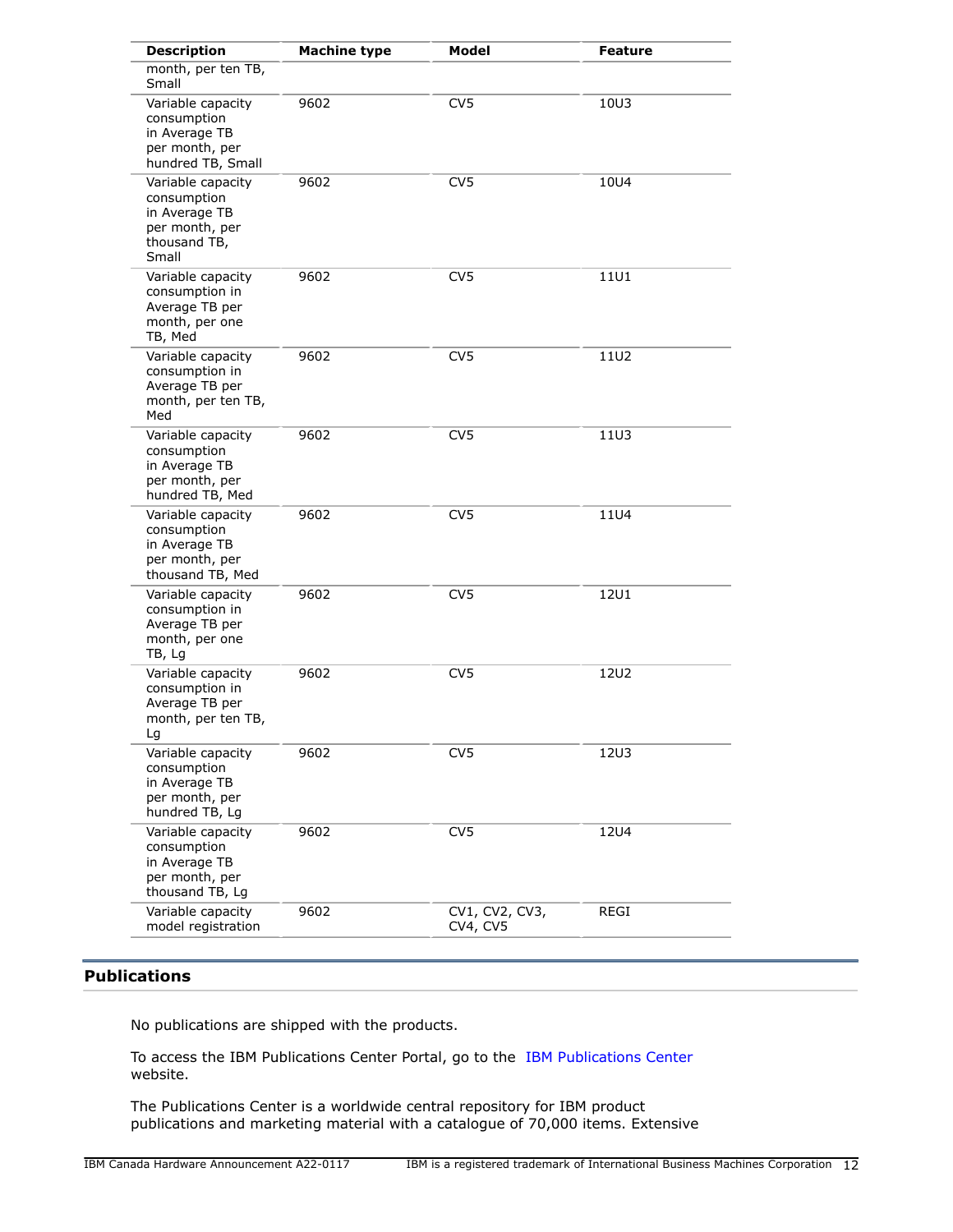search facilities are provided. A large number of publications are available on-line in various file formats, which can currently be downloaded.

#### **National language support**

When available, translated product documentation can be found in the [IBM Support](http://www.ibm.com/support) [Portal.](http://www.ibm.com/support)

#### **Services**

#### **IBM Systems Lab Services**

Systems Lab Services offers infrastructure services to help build hybrid cloud and enterprise IT solutions. From servers to storage systems and software, Systems Lab Services can help deploy the building blocks of a next-generation IT infrastructure to empower a client's business. Systems Lab Services consultants can perform infrastructure services for clients on-line or onsite, offering deep technical expertise, valuable tools, and successful methodologies. Systems Lab Services is designed to help clients solve business challenges, gain new skills, and apply best practices.

Systems Lab Services offers a wide range of infrastructure services for IBM Power $R$ ) servers, IBM Storage systems, IBM  $Z^{(R)}$ , and IBM LinuxONE. Systems Lab Services has a global presence and can deploy experienced consultants on-line or onsite around the world.

For assistance, contact Systems Lab Services at ibmsls@us.ibm.com.

To learn more, see the [IBM Systems Lab Services](https://www.ibm.com/it-infrastructure/services/lab-services) website.

## **IBM Consulting**

As transformation continues across every industry, businesses need a single partner to map their enterprise-wide business strategy and technology infrastructure. IBM Consulting is the business partner to help accelerate change across an organization. IBM specialists can help businesses succeed through finding collaborative ways of working that forge connections across people, technologies, and partner ecosystems. IBM Consulting brings together the business expertise and an ecosystem of technologies that help solve some of the biggest problems faced by organizations. With methods that get results faster, an integrated approach that is grounded in an open and flexible hybrid cloud architecture, and incorporating technology from IBM Research<sup>(R)</sup> and IBM Watson<sup>(R)</sup> AI, IBM Consulting enables businesses to lead change with confidence and deliver continuous improvement across a business and its bottom line.

For additional information, see the [IBM Consulting](https://www.ibm.com/consulting) website.

## **IBM Technology Support Services (TSS)**

Get preventive maintenance, onsite and remote support, and gain actionable insights into critical business applications and IT systems. Speed developer innovation with support for over 240 open-source packages. Leverage powerful IBM analytics and AI-enabled tools to enable client teams to manage IT problems before they become emergencies.

TSS offers extensive IT maintenance and support services that cover more than one niche of a client's environment. TSS covers products from IBM and OEMs, including servers, storage, network, appliances, and software, to help clients ensure high availability across their data centre and hybrid cloud environment.

For details on available services, see the [Technology support for hybrid cloud](https://www.ibm.com/services/technology-support) [environments](https://www.ibm.com/services/technology-support) website.

#### **IBM Expert Labs**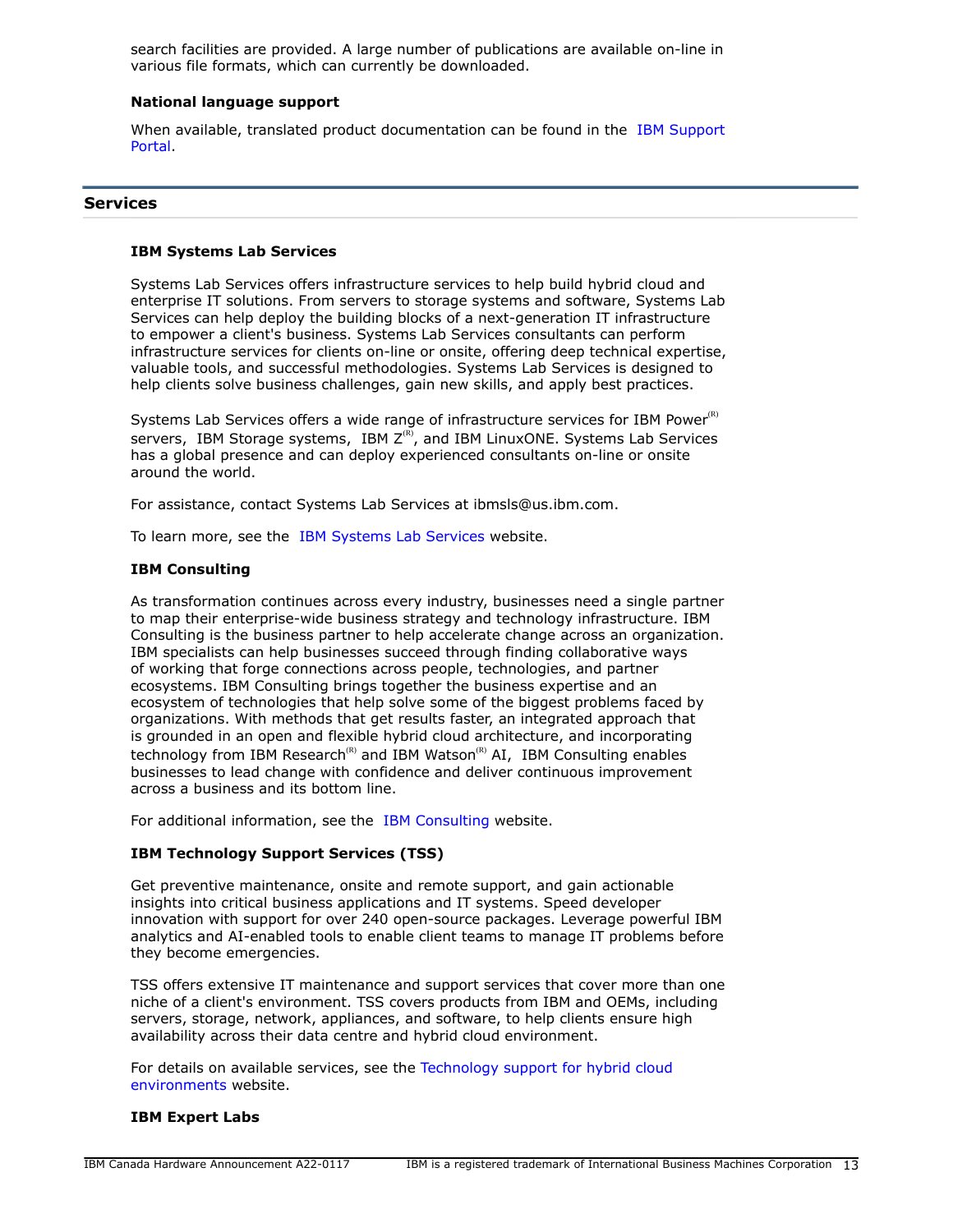Expert Labs can help clients accelerate their projects and optimize value by leveraging their deep technical skills and knowledge. With more than 20 years of industry experience, these specialists know how to overcome the biggest challenges to deliver business results that can have an immediate impact.

Expert Labs' deep alignment with IBM product development allows for a strategic advantage as they are often the first in line to get access to new products, features, and early visibility into roadmaps. This connection with the development enables them to deliver First of a Kind implementations to address unique needs or expand a client's business with a flexible approach that works best for their organization.

For additional information, see the [IBM Expert Labs](https://www.ibm.com/products/expertlabs) website.

## **IBM Security(R) Expert Labs**

With extensive consultative expertise on IBM Security software solutions, Security Expert Labs helps clients and partners modernize the security of their applications, data, and workforce. With an extensive portfolio of consulting and learning services, Expert Labs provides project-based and premier support service subscriptions.

These services can help clients deploy and integrate IBM Security software, extend their team resources, and help guide and accelerate successful hybrid cloud solutions, including critical strategies such as zero trust. Remote and on-premises software deployment assistance is available for IBM Cloud Pak $R$ <sup>(R)</sup> for Security, IBM Security QRadar<sup>(R)</sup>/QRoC, IBM Security SOAR/Resilient<sup>(R)</sup>, IBM i2<sup>(R)</sup>, IBM Security Verify, IBM Security Guardium<sup>(R)</sup>, and IBM Security MaaS360<sup>(R)</sup>.

For more information, contact Security Expert Labs at sel@us.ibm.com.

For additional information, see the [IBM Security Expert Labs](https://www.ibm.com/security/security-expert-labs) website.

### **IBM support**

For installation and technical support information, see the [IBM Support Portal.](https://www.ibm.com/mysupport/s/?language=en_US)

## **Additional support**

#### **IBM Client Engineering for Systems**

Client Engineering for Systems is a framework for accelerating digital transformation. It helps you generate innovative ideas and equips you with the practices, technologies, and expertise to turn those ideas into business value in weeks. When you work with Client Engineering for Systems, you bring pain points into focus. You empower your team to take manageable risks, adopt leading technologies, speed up solution development, and measure the value of everything you do. Client Engineering for Systems has experts and services to address a broad array of use cases, including capabilities for business transformation, hybrid cloud, analytics and AI, infrastructure systems, security, and more. Contact Client Engineering at sysgarage@ibm.com.

## <span id="page-13-0"></span>**Technical information**

#### **Specified operating environment**

#### *Physical specifications*

- Height: 8.8 cm (3.5 in.)
- Width: 48.3 cm (19.0 in.)
- Depth: 85.0 cm (33.5 in.)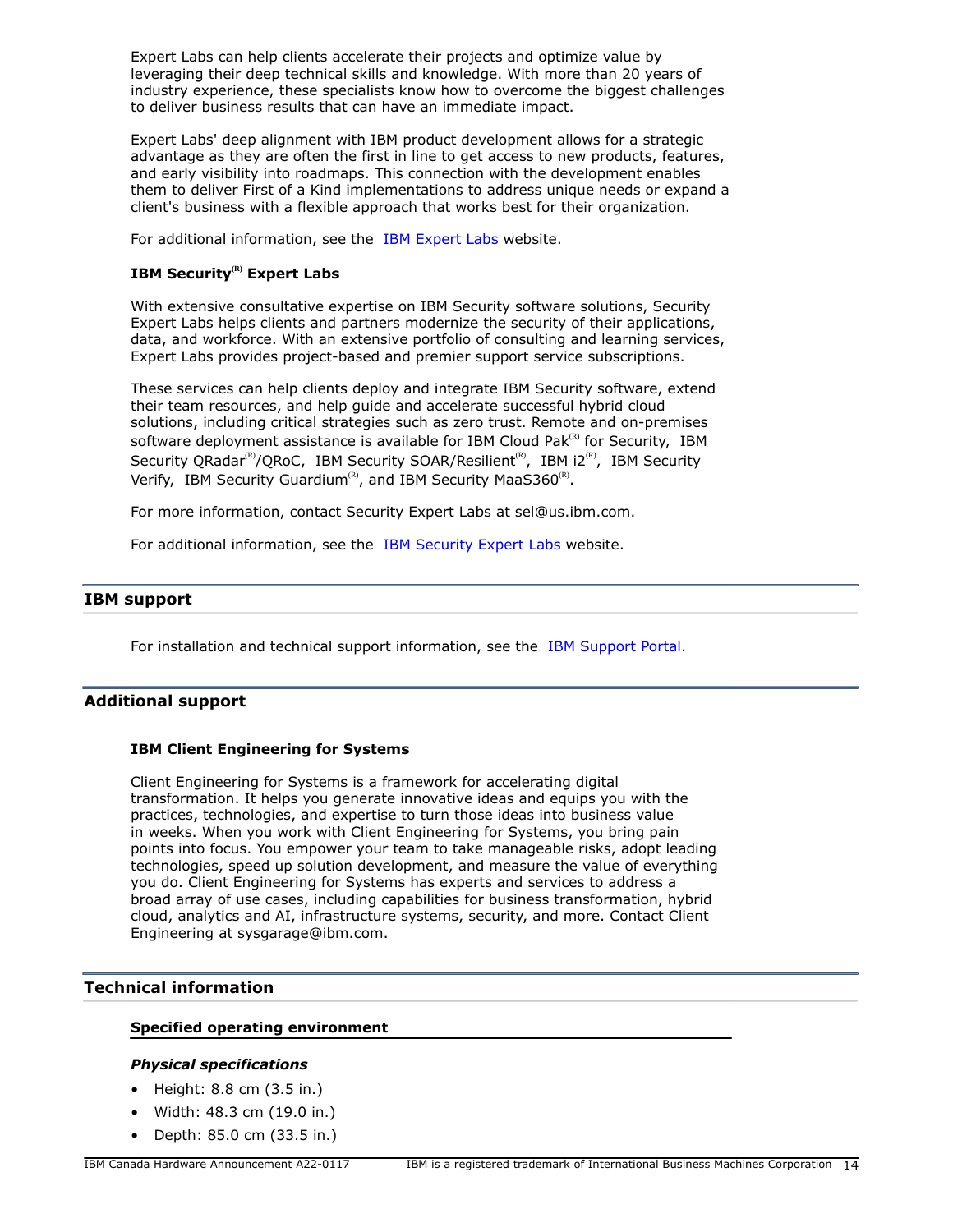- Approximate weight:
	- Empty: 38.5 kg (84.7 lb)
	- Fully configured: 46.6 kg (102.5 lb)

To assure installability and serviceability in non-IBM industry-standard racks, review the installation planning information for any product-specific installation requirements.

## *Operating environment*

#### **Air temperature**

- Operating:  $5^{\circ}$ C to  $35^{\circ}$ C (41°F to 95°F) from 0 to 3048 m (0 to 10,000 ft); Above 900 m, de-rate maximum air temperature 1 degree per 300 m
- Nonoperating: 1°C to 50°C (34°F to 122°F)

## **Relative humidity**

- Operating: 8% 80% noncondensing
- Nonoperating: 8% 80% noncondensing

#### **Electrical power**

- Voltage range: 200 240 V AC
- Frequency: 50 60 Hz
- Power: 2000 W
- Heat dissipation (BTU per hour): 6825
- Acoustical noise emission: 8.1 bels (idling), 8.1 bels (operating)

#### **Planning information**

#### *Client responsibilities*

Physical configuration and installation planning, along with machine installation and configuration, are client responsibilities.

You are responsible for downloading or obtaining from IBM, and installing designated Machine Code (microcode, basic input/output system code (called BIOS), utility programs, device drivers, and diagnostics delivered with an IBM machine) and other software updates in a timely manner from an IBM internet website or from other electronic media, and following the instructions that IBM provides. You may request IBM to install Machine Code changes; however, you may be charged for that service.

#### **Security, auditability, and control**

This product uses the security and auditability features of the preloaded application software.

The client is responsible for evaluation, selection, and implementation of security features, administrative procedures, and appropriate controls in application systems and communications facilities.

#### <span id="page-14-0"></span>**Terms and conditions**

#### **Volume orders**

Contact your IBM representative.

#### **IBM Global Financing**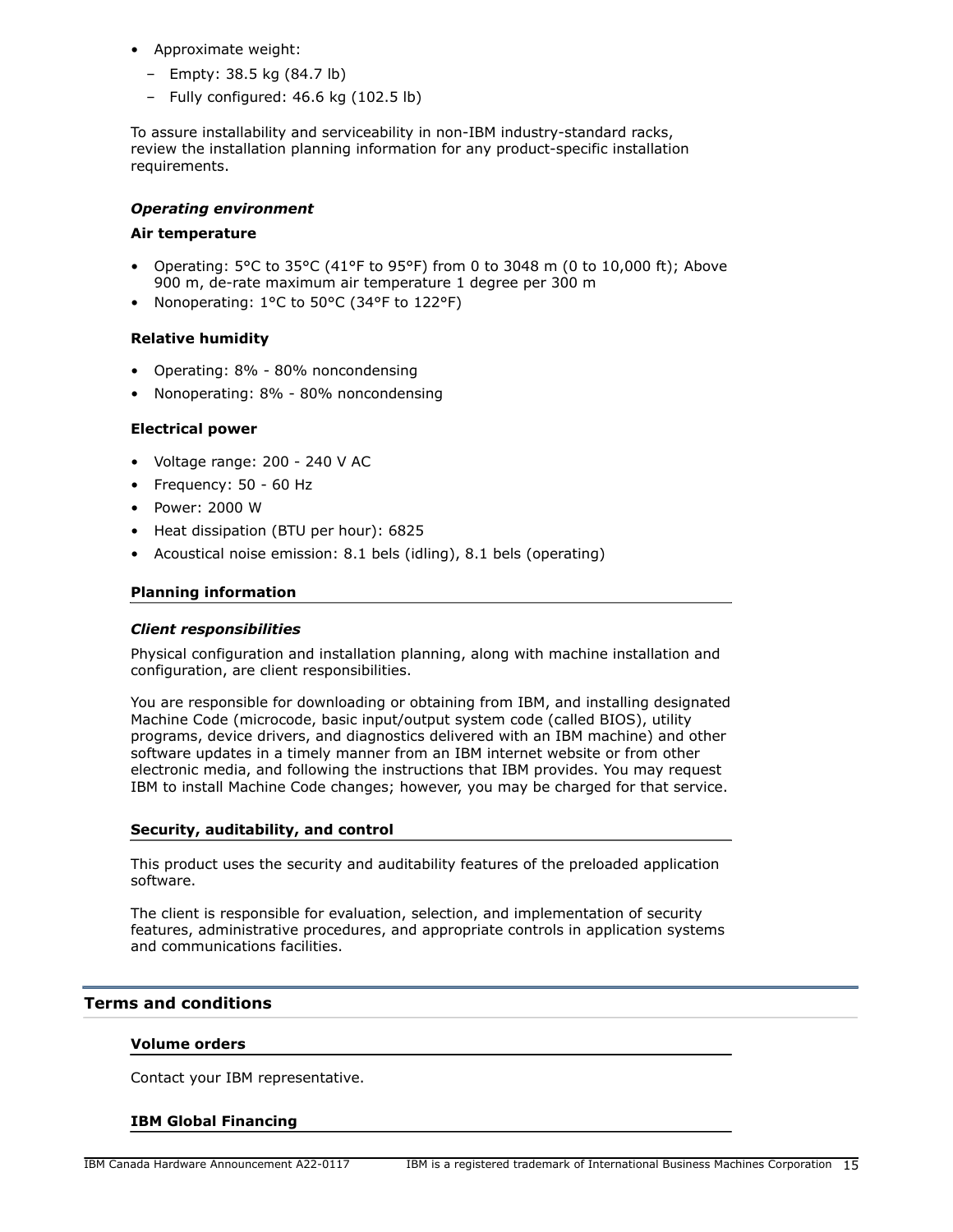## **Products - terms and conditions**

## *Warranty period*

Not applicable

#### *Usage plan machine*

No

## *IBM hourly service rate classification*

Not applicable

When a type of service involves the exchange of a machine part, the replacement may not be new, but will be in good working order.

#### **General terms and conditions**

#### *Field-installable features*

 $N<sub>0</sub>$ 

#### *Model conversions*

No

#### *Machine installation*

Installation is performed by IBM. IBM will install the machine in accordance with the IBM installation procedures for the machine. In the United States, contact IBM at 1-800-IBM-SERV (426-7378). In other countries, contact the local IBM office.

#### *Graduated program license charges apply*

No

## *Licensed Internal Code and Licensed Machine Code*

This product does not contain Licensed Internal Code or Licensed Machine Code.

#### *Educational allowance*

Educational allowance: A reduced charge is available to qualified education clients. The educational allowance may not be added to any other discount or allowance.

The educational allowance is 15% for the products in this announcement.

#### <span id="page-15-0"></span>**Prices**

Prices are subject to change without notice.

GST, QST, and sales taxes, where applicable, are extra.

For additional information and current prices, contact your local IBM representative or IBM Business Partner.

The following are newly announced features and models on the specified models of the IBM System Storage 9601 machine type: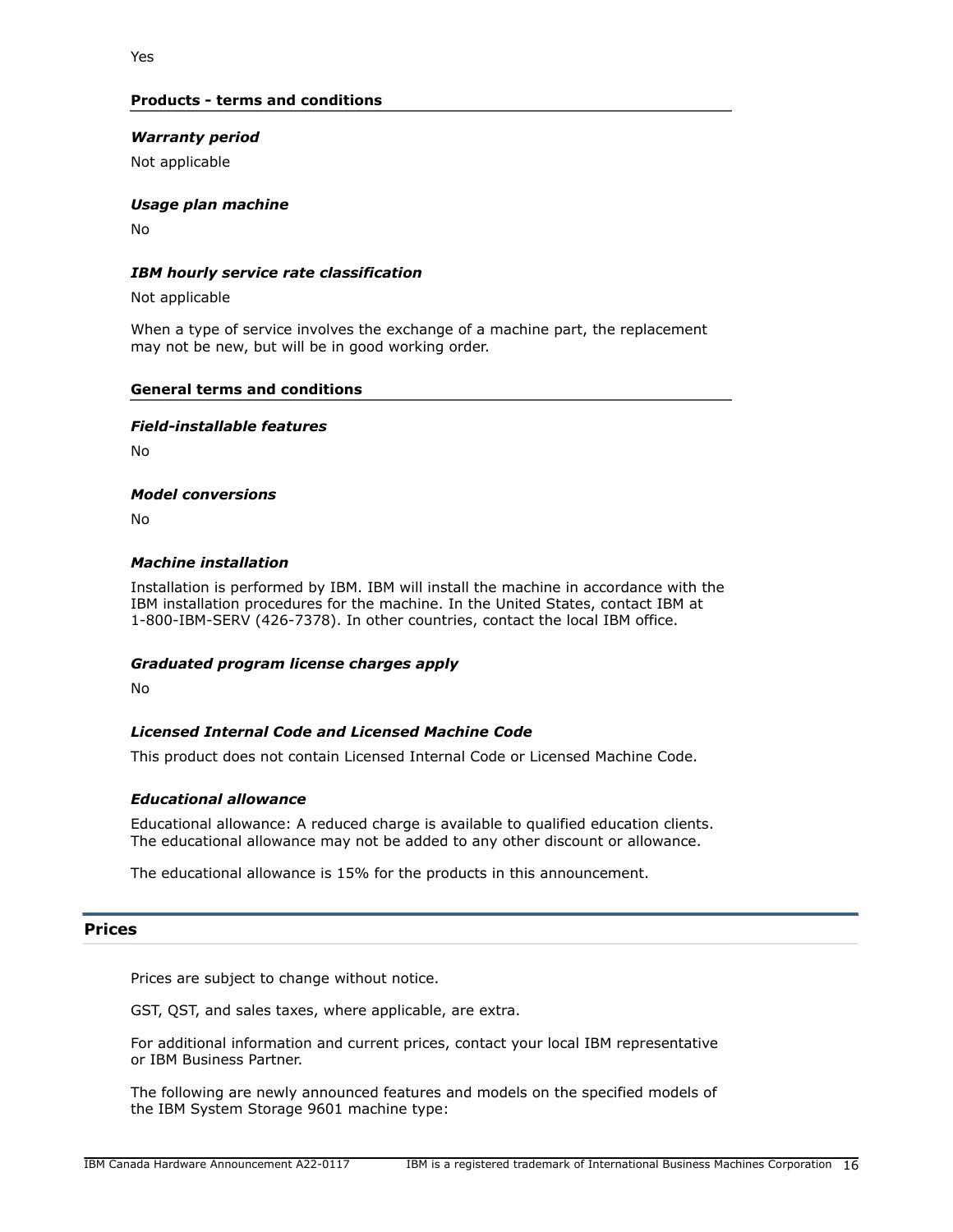| <b>Description Machine</b>                           | type | <b>Models</b>   | <b>Feature</b> | Initial /<br>MES /<br>Both /<br><b>Support</b> | <b>CSU</b> | <b>RP MES</b> |
|------------------------------------------------------|------|-----------------|----------------|------------------------------------------------|------------|---------------|
| <b>Block</b><br><b>STaaS</b><br>Capacity<br>Tier 1Y  | 9601 | CT <sub>1</sub> |                | Initial                                        | No         | No            |
| <b>Block</b><br><b>STaaS</b><br>Capacity-<br>Tier 2Y | 9601 | CT <sub>2</sub> |                | Initial                                        | No         | No            |
| <b>Block</b><br><b>STaaS</b><br>Capacity-<br>Tier 3Y | 9601 | CT <sub>3</sub> |                | Initial                                        | No         | No            |
| <b>Block</b><br><b>STaaS</b><br>Capacity-<br>Tier 4Y | 9601 | CT <sub>4</sub> |                | Initial                                        | No         | No            |
| <b>Block</b><br><b>STaaS</b><br>Capacity-<br>Tier 5Y | 9601 | CT5             |                | Initial                                        | No         | No            |
| Expert<br>Care<br><b>Tracker</b>                     | 9601 | CT <sub>1</sub> | ADM1           | Initial                                        | No         | No            |
| Base per<br>one TB,<br>Small                         | 9601 | CT <sub>1</sub> | 00Q1           | Initial                                        | No         | No            |
| Base per<br>ten TBs,<br>Small                        | 9601 | CT <sub>1</sub> | 00Q2           | Initial                                        | No         | No            |
| Base per<br>hundred<br>TBs,<br>Small                 | 9601 | CT <sub>1</sub> | 00Q3           | Initial                                        | No         | No            |
| Base per<br>thousand<br>TBs,<br>Small                | 9601 | CT1             | 00Q4           | Initial                                        | No         | No            |
| Base per<br>one TB,<br>Med                           | 9601 | CT <sub>1</sub> | 01Q1           | Initial                                        | No         | No            |
| Base per<br>ten TBs,<br>Med                          | 9601 | CT <sub>1</sub> | 01Q2           | Initial                                        | No         | No            |
| Base per<br>hundred<br>TBs,<br>Med                   | 9601 | CT1             | 01Q3           | Initial                                        | No         | No            |
| Base per<br>thousand<br>TBs,<br>Med                  | 9601 | CT <sub>1</sub> | 01Q4           | Initial                                        | No         | No            |
| Base per<br>one TB,<br>Lg                            | 9601 | CT1             | 02Q1           | Initial                                        | No         | No            |
| Base per<br>ten TBs,<br>Lg                           | 9601 | CT1             | 02Q2           | Initial                                        | No         | No            |
| Base per<br>hundred<br>TBs, Lg                       | 9601 | CT <sub>1</sub> | 02Q3           | Initial                                        | No         | No            |
| Base per<br>thousand<br>TBs, Lg                      | 9601 | CT1             | 02Q4           | Initial                                        | No         | No            |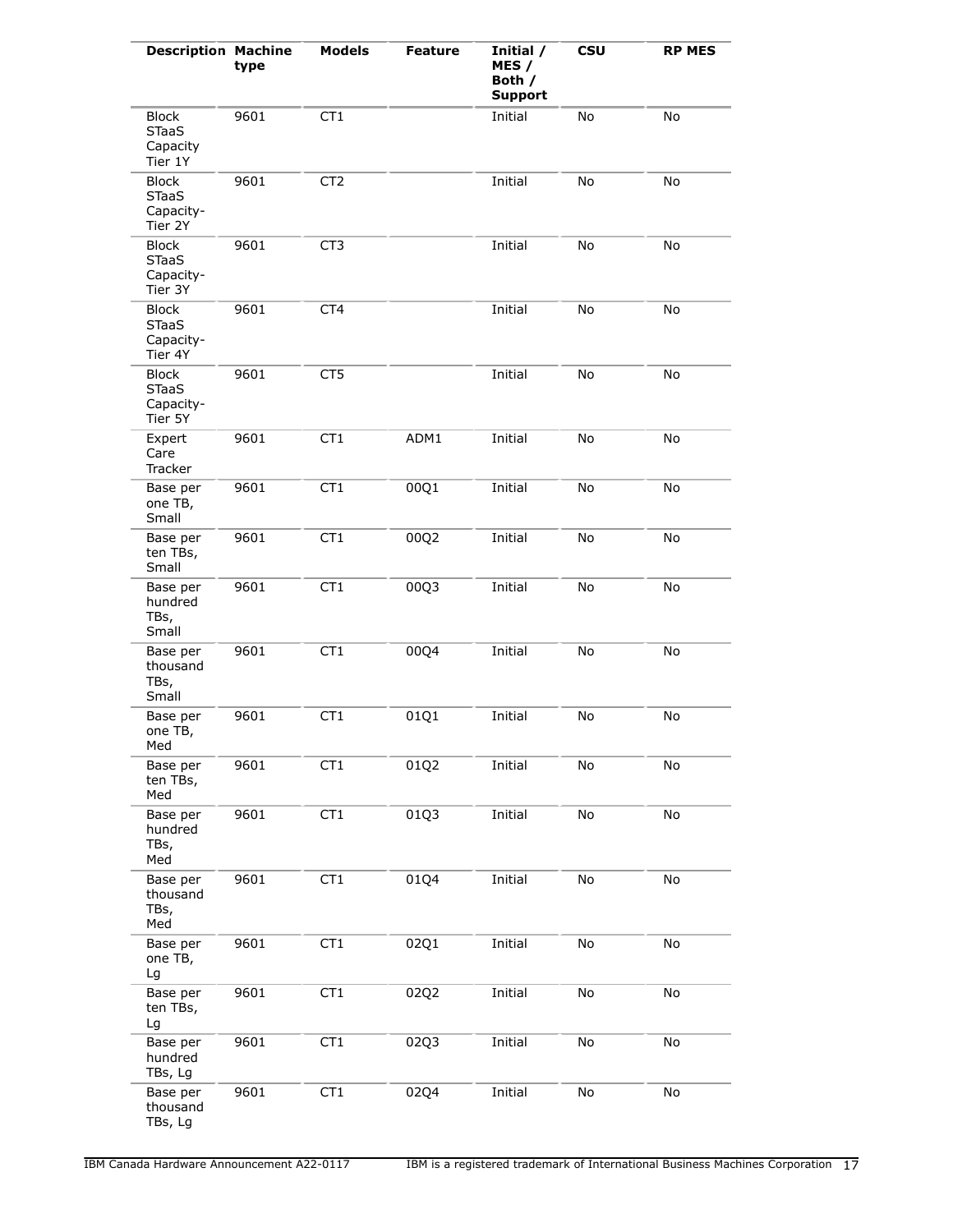| <b>Description Machine</b>            | type | <b>Models</b>   | <b>Feature</b> | Initial /<br>MES /<br>Both /<br><b>Support</b> | <b>CSU</b>                   | <b>RP MES</b> |
|---------------------------------------|------|-----------------|----------------|------------------------------------------------|------------------------------|---------------|
| Expert<br>Care<br>Tracker             | 9601 | CT <sub>2</sub> | ADM2           | Initial                                        | No                           | No            |
| Base per<br>one TB,<br>Small          | 9601 | CT <sub>2</sub> | 00R1           | Initial                                        | $\operatorname{\mathsf{No}}$ | No            |
| Base per<br>ten TBs,<br>Small         | 9601 | CT <sub>2</sub> | 00R2           | Initial                                        | No                           | No            |
| Base per<br>hundred<br>TBs,<br>Small  | 9601 | CT <sub>2</sub> | 00R3           | Initial                                        | No                           | No            |
| Base per<br>thousand<br>TBs,<br>Small | 9601 | CT <sub>2</sub> | 00R4           | Initial                                        | No                           | No            |
| Base per<br>one TB,<br>Med            | 9601 | CT <sub>2</sub> | 01R1           | Initial                                        | No                           | No            |
| Base per<br>ten TBs,<br>Med           | 9601 | CT <sub>2</sub> | 01R2           | Initial                                        | No                           | No            |
| Base per<br>hundred<br>TBs,<br>Med    | 9601 | CT <sub>2</sub> | 01R3           | Initial                                        | No                           | No            |
| Base per<br>thousand<br>TBs,<br>Med   | 9601 | CT <sub>2</sub> | 01R4           | Initial                                        | No                           | No            |
| Base per<br>one TB,<br>Lg             | 9601 | CT <sub>2</sub> | 02R1           | Initial                                        | No                           | No            |
| Base per<br>ten TBs,<br>Lg            | 9601 | CT <sub>2</sub> | 02R2           | Initial                                        | No                           | No            |
| Base per<br>hundred<br>TBs, Lg        | 9601 | CT <sub>2</sub> | 02R3           | Initial                                        | No                           | No            |
| Base per<br>thousand<br>TBs, Lg       | 9601 | CT <sub>2</sub> | 02R4           | Initial                                        | No                           | No            |
| Expert<br>Care<br>Tracker             | 9601 | CT <sub>3</sub> | ADM3           | Initial                                        | No                           | No            |
| Base per<br>one TB,<br>Small          | 9601 | CT <sub>3</sub> | 00S1           | Initial                                        | No                           | No            |
| Base per<br>ten TBs,<br>Small         | 9601 | CT <sub>3</sub> | 00S2           | Initial                                        | No                           | No            |
| Base per<br>hundred<br>TBs,<br>Small  | 9601 | CT <sub>3</sub> | 00S3           | Initial                                        | No                           | No            |
| Base per<br>thousand<br>TBs,<br>Small | 9601 | CT <sub>3</sub> | 00S4           | Initial                                        | No                           | No            |
| Base per<br>one TB,<br>Med            | 9601 | CT <sub>3</sub> | 01S1           | Initial                                        | No                           | No            |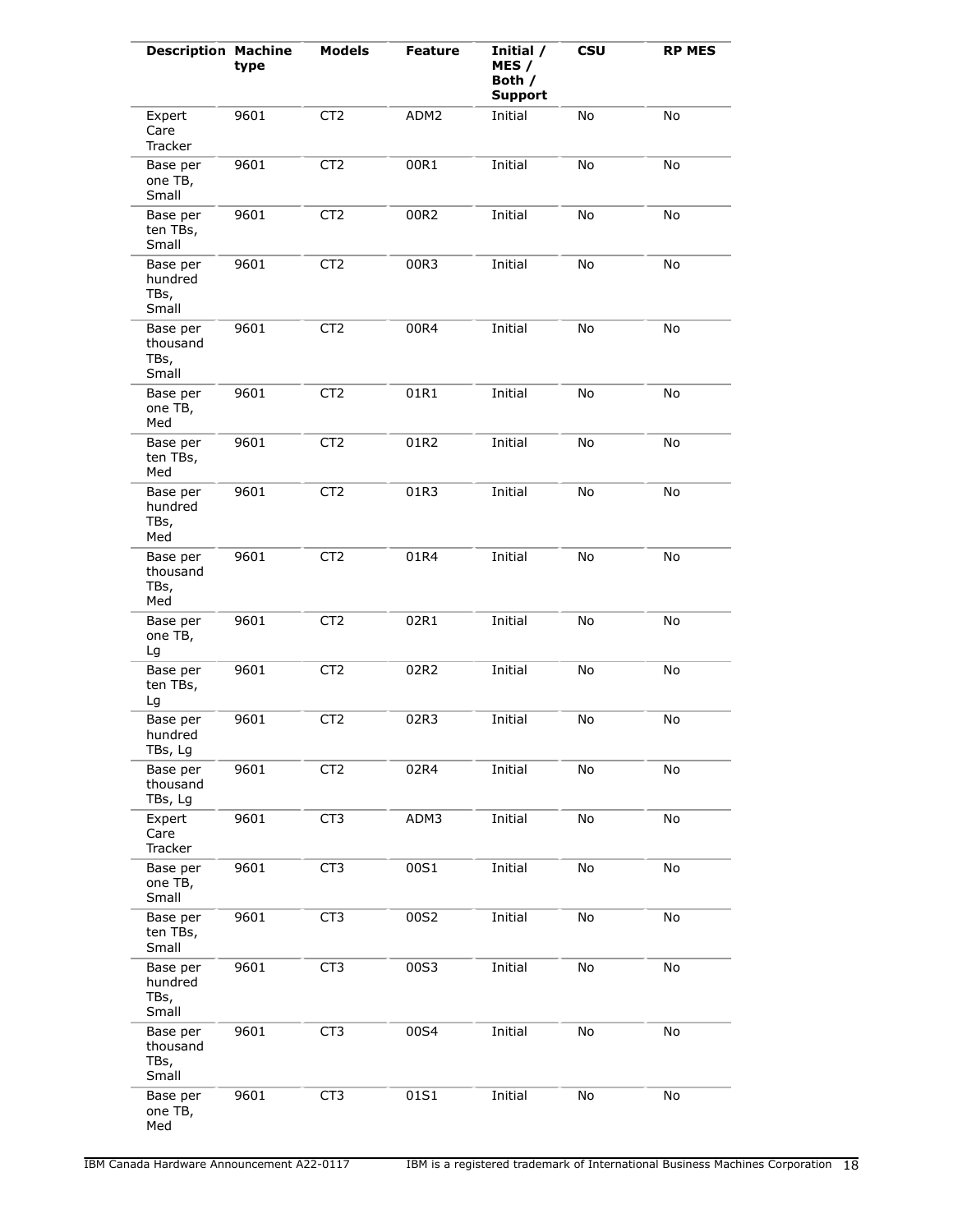| <b>Description Machine</b>            | type | <b>Models</b>   | <b>Feature</b> | Initial /<br>MES /<br>Both /<br><b>Support</b> | <b>CSU</b> | <b>RP MES</b> |
|---------------------------------------|------|-----------------|----------------|------------------------------------------------|------------|---------------|
| Base per<br>ten TBs,<br>Med           | 9601 | CT <sub>3</sub> | 01S2           | Initial                                        | No         | No            |
| Base per<br>hundred<br>TBs,<br>Med    | 9601 | CT <sub>3</sub> | 01S3           | Initial                                        | No         | No            |
| Base per<br>thousand<br>TBs,<br>Med   | 9601 | CT <sub>3</sub> | 01S4           | Initial                                        | No         | No            |
| Base per<br>one TB,<br>Lg             | 9601 | CT <sub>3</sub> | 02S1           | Initial                                        | No         | No            |
| Base per<br>ten TBs,<br>Lg            | 9601 | CT <sub>3</sub> | 02S2           | Initial                                        | No         | No            |
| Base per<br>hundred<br>TBs, Lg        | 9601 | CT <sub>3</sub> | 02S3           | Initial                                        | No         | No            |
| Base per<br>thousand<br>TBs, Lg       | 9601 | CT3             | 02S4           | Initial                                        | No         | No            |
| Expert<br>Care<br>Tracker             | 9601 | CT4             | ADM4           | Initial                                        | No         | No            |
| Base per<br>one TB,<br>Small          | 9601 | CT4             | 00T1           | Initial                                        | No         | No            |
| Base per<br>ten TBs,<br>Small         | 9601 | CT4             | 00T2           | Initial                                        | No         | No            |
| Base per<br>hundred<br>TBs,<br>Small  | 9601 | CT4             | 00T3           | Initial                                        | No         | No            |
| Base per<br>thousand<br>TBs,<br>Small | 9601 | CT4             | 00T4           | Initial                                        | No         | No            |
| Base per<br>one TB,<br>Med            | 9601 | CT <sub>4</sub> | 01T1           | Initial                                        | No         | No            |
| Base per<br>ten TBs,<br>Med           | 9601 | CT4             | 01T2           | Initial                                        | No         | No            |
| Base per<br>hundred<br>TBs,<br>Med    | 9601 | CT4             | 01T3           | Initial                                        | No         | No            |
| Base per<br>thousand<br>TBs,<br>Med   | 9601 | CT4             | 01T4           | Initial                                        | No         | No            |
| Base per<br>one TB,<br>Lg             | 9601 | CT4             | 02T1           | Initial                                        | No         | No            |
| Base per<br>ten TBs,<br>Lg            | 9601 | CT4             | 02T2           | Initial                                        | No         | No            |
| Base per<br>hundred<br>TBs, Lg        | 9601 | CT4             | 02T3           | Initial                                        | No         | No            |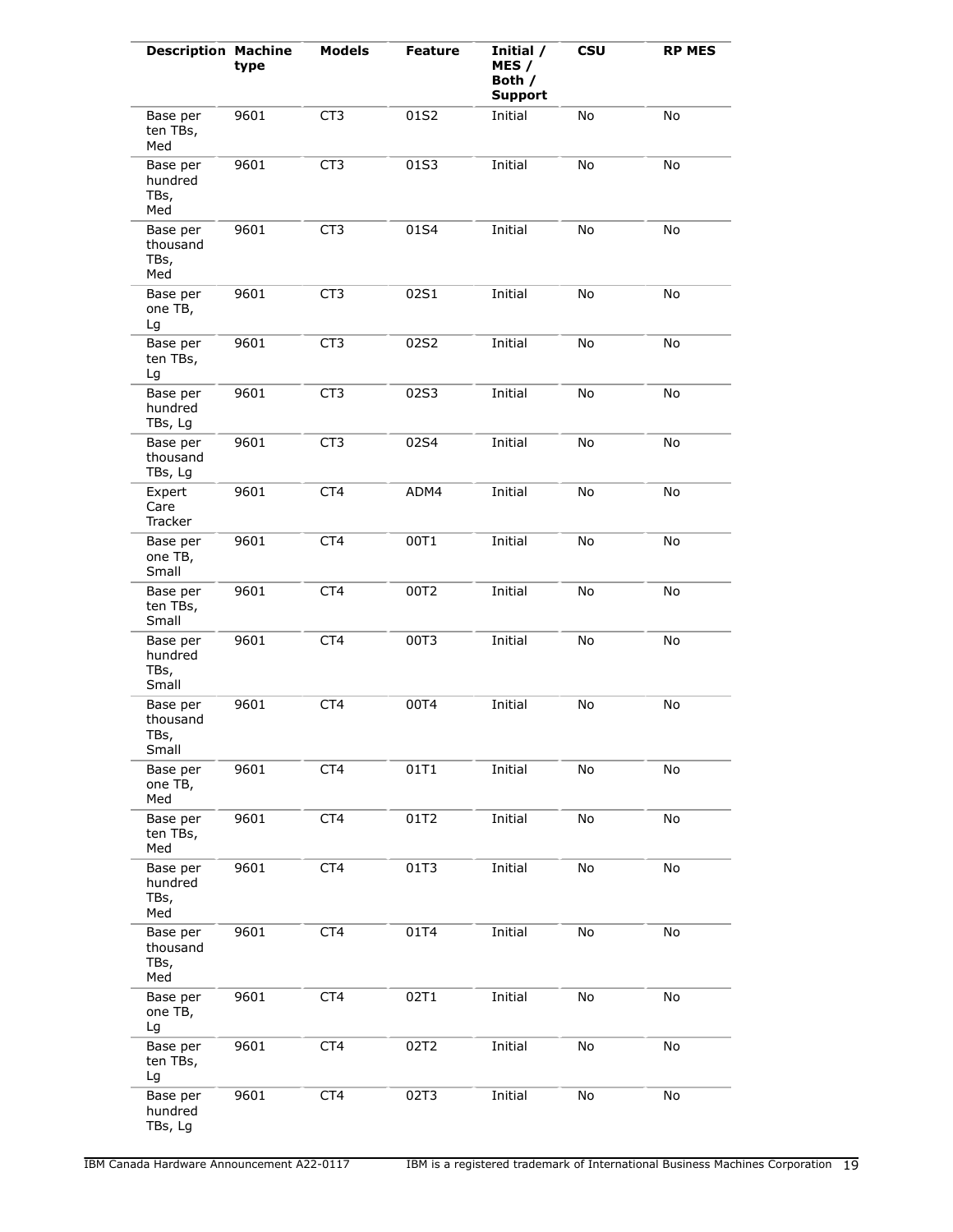| <b>Description Machine</b>            | type | <b>Models</b>                                    | <b>Feature</b> | Initial /<br>MES /<br>Both /<br><b>Support</b> | <b>CSU</b> | <b>RP MES</b> |
|---------------------------------------|------|--------------------------------------------------|----------------|------------------------------------------------|------------|---------------|
| Base per<br>thousand<br>TBs, Lg       | 9601 | CT4                                              | 02T4           | Initial                                        | No         | No            |
| Expert<br>Care<br>Tracker             | 9601 | CT5                                              | ADM5           | Initial                                        | No         | No            |
| Base per<br>one TB,<br>Small          | 9601 | CT <sub>5</sub>                                  | 00U1           | Initial                                        | No         | No            |
| Base per<br>ten TBs,<br>Small         | 9601 | CT5                                              | 00U2           | Initial                                        | No         | No            |
| Base per<br>hundred<br>TBs,<br>Small  | 9601 | CT5                                              | 00U3           | Initial                                        | No         | No            |
| Base per<br>thousand<br>TBs,<br>Small | 9601 | CT <sub>5</sub>                                  | 00U4           | Initial                                        | No         | No            |
| Base per<br>one TB,<br>Med            | 9601 | CT <sub>5</sub>                                  | 01U1           | Initial                                        | No         | No            |
| Base per<br>ten TBs,<br>Med           | 9601 | CT5                                              | 01U2           | Initial                                        | No         | No            |
| Base per<br>hundred<br>TBs,<br>Med    | 9601 | CT <sub>5</sub>                                  | 01U3           | Initial                                        | No         | No            |
| Base per<br>thousand<br>TBs,<br>Med   | 9601 | CT <sub>5</sub>                                  | 01U4           | Initial                                        | No         | No            |
| Base per<br>one TB,<br>Lg             | 9601 | CT <sub>5</sub>                                  | 02U1           | Initial                                        | No         | No            |
| Base per<br>ten TBs,<br>Lg            | 9601 | CT5                                              | 02U2           | Initial                                        | No         | No            |
| Base per<br>hundred<br>TBs, Lg        | 9601 | CT5                                              | 02U3           | Initial                                        | No         | No            |
| Base per<br>thousand<br>TBs, Lg       | 9601 | CT5                                              | 02U4           | Initial                                        | No         | No            |
| Initial<br>System<br>Setup            | 9601 | CT1,<br>CT <sub>2</sub><br>CT3,<br>CT4,<br>CT5   | <b>SETU</b>    | Initial                                        | No         | No            |
| Connectivit/<br>Option                | 9601 | CT1,<br>CT <sub>2</sub><br>CT3,<br>CT4,<br>CT5   | <b>CONN</b>    | Initial                                        | No         | No            |
| Power<br>Cord<br>Option               | 9601 | CT1,<br>CT <sub>2</sub> ,<br>CT3,<br>CT4,<br>CT5 | <b>POWR</b>    | Initial                                        | No         | No            |
| Encryption<br>Option                  | 9601 | CT1,<br>CT <sub>2</sub> ,<br>CT3,                | <b>ENCR</b>    | Initial                                        | No         | No            |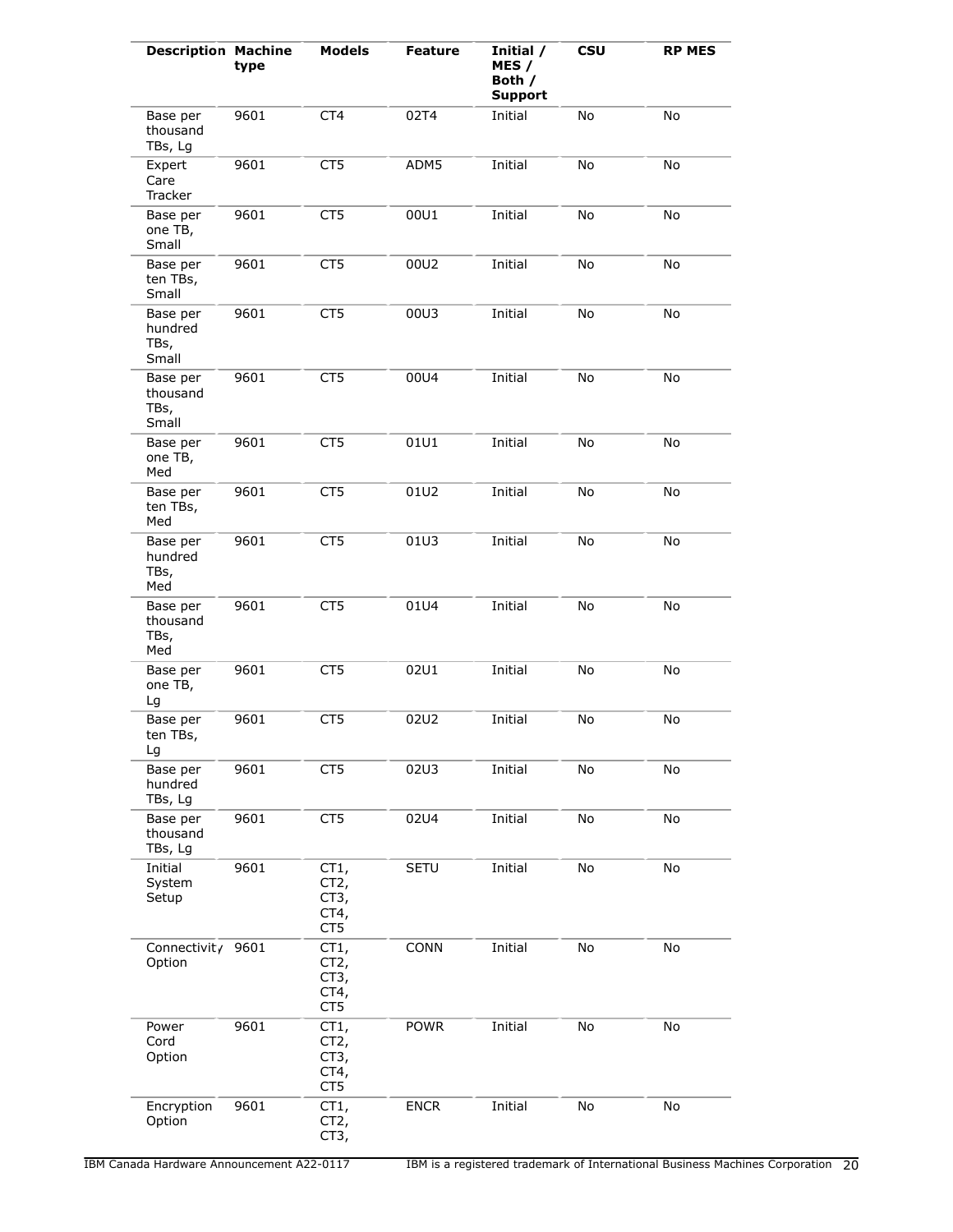| <b>Description Machine</b>             | type | <b>Models</b>                                              | Feature          | Initial /<br>MES /<br>Both /<br><b>Support</b> | <b>CSU</b> | <b>RP MES</b> |
|----------------------------------------|------|------------------------------------------------------------|------------------|------------------------------------------------|------------|---------------|
|                                        |      | CT4,<br>CT5                                                |                  |                                                |            |               |
| Anticipated<br>Growth<br>Rate          | 9601 | CT1,<br>CT <sub>2</sub><br>CT3,<br>CT4,<br>CT5             | <b>GRTH</b>      | Initial                                        | No         | No            |
| Anticipated<br>Reduction<br>Rate       | 9601 | CT1,<br>CT <sub>2</sub> ,<br>CT3,<br>CT4,<br>CT5           | <b>REDU</b>      | Initial                                        | No         | No            |
| Pre-<br>install<br>Package<br>ID One   | 9601 | CT1,<br>CT <sub>2</sub><br>CT3,<br>CT4,<br>CT <sub>5</sub> | IID1             | Initial                                        | No         | No            |
| Pre-<br>install<br>Package<br>ID Two   | 9601 | CT1,<br>CT2,<br>CT3,<br>CT4,<br>CT5                        | IID <sub>2</sub> | Initial                                        | No         | No            |
| Pre-<br>install<br>Package<br>ID Three | 9601 | CT1,<br>CT <sub>2</sub><br>CT3,<br>CT4,<br>CT5             | IID3             | Initial                                        | No         | No            |
| Pre-<br>install<br>Package<br>ID Four  | 9601 | CT1,<br>CT <sub>2</sub> ,<br>CT3,<br>CT4,<br>CT5           | IID4             | Initial                                        | No         | No            |
| Pre-<br>install<br>Package<br>ID Five  | 9601 | CT1,<br>CT <sub>2</sub><br>CT3,<br>CT4,<br>CT <sub>5</sub> | IID <sub>5</sub> | Initial                                        | No         | No            |
| <b>STorM</b><br>Project<br>ID One      | 9601 | CT1,<br>CT2,<br>CT <sub>3</sub><br>CT4,<br>CT5             | PID1             | Initial                                        | No         | No            |
| <b>STorM</b><br>Project<br>ID Two      | 9601 | CT1,<br>CT <sub>2</sub><br>CT3,<br>CT4,<br>CT5             | PID <sub>2</sub> | Initial                                        | No         | No            |
| <b>STorM</b><br>Project<br>ID Three    | 9601 | CT1,<br>CT2,<br>CT3,<br>CT4,<br>CT5                        | PID3             | Initial                                        | No         | No            |
| STorM<br>Project<br>ID Four            | 9601 | CT1,<br>CT <sub>2</sub><br>CT3,<br>CT4,<br>CT5             | PID4             | Initial                                        | No         | No            |
| <b>STorM</b><br>Project<br>ID Five     | 9601 | CT1,<br>CT <sub>2</sub><br>CT3,<br>CT4,<br>CT5             | PID5             | Initial                                        | No         | No            |
| <b>STorM</b><br>System<br>ID One       | 9601 | CT1,<br>CT <sub>2</sub> ,<br>CT3,                          | SID1             | Initial                                        | No         | No            |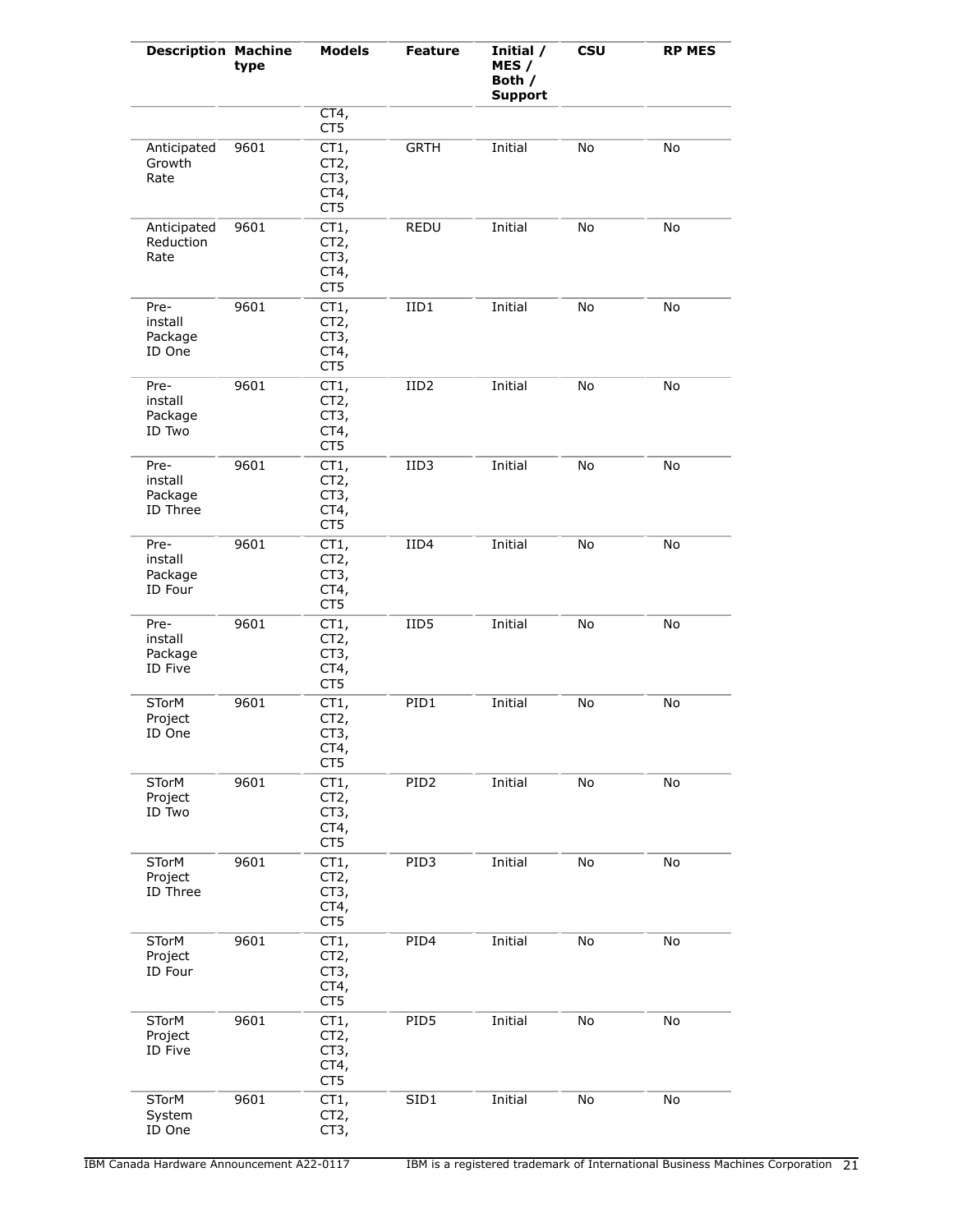| <b>Description Machine</b>         | type | <b>Models</b>                       | <b>Feature</b>   | Initial /<br>MES /<br>Both /<br><b>Support</b> | <b>CSU</b> | <b>RP MES</b> |
|------------------------------------|------|-------------------------------------|------------------|------------------------------------------------|------------|---------------|
|                                    |      | CT4,<br>CT5                         |                  |                                                |            |               |
| <b>STorM</b><br>System<br>ID Two   | 9601 | CT1,<br>CT2,<br>CT3,<br>CT4,<br>CT5 | SID <sub>2</sub> | Initial                                        | No         | No            |
| <b>STorM</b><br>System<br>ID Three | 9601 | CT1,<br>CT2,<br>CT3,<br>CT4,<br>CT5 | SID <sub>3</sub> | Initial                                        | No         | No            |
| <b>STorM</b><br>System<br>ID Four  | 9601 | CT1,<br>CT2,<br>CT3,<br>CT4,<br>CT5 | SID4             | Initial                                        | No         | No            |
| <b>STorM</b><br>System<br>ID Five  | 9601 | CT1,<br>CT2,<br>CT3,<br>CT4,<br>CT5 | SID5             | Initial                                        | No         | No            |

The following are newly announced features and models on the specified models of the IBM System Storage 9602 machine type:

| <b>Description</b>                                 | <b>Machine</b><br>type | <b>Models</b>   | <b>Feature</b> | Initial /<br>MES /<br>Both /<br><b>Support</b> | <b>CSU</b> | <b>RP MES</b> |
|----------------------------------------------------|------------------------|-----------------|----------------|------------------------------------------------|------------|---------------|
| <b>Block</b><br><b>STaaS</b><br>VU Cap-<br>Tier 1Y | 9602                   | CV1             |                | Initial                                        | No         | <b>No</b>     |
| <b>Block</b><br><b>STaaS</b><br>VU Cap-<br>Tier 2Y | 9602                   | CV <sub>2</sub> |                | Initial                                        | No         | <b>No</b>     |
| <b>Block</b><br><b>STaaS</b><br>VU Cap-<br>Tier 3Y | 9602                   | CV <sub>3</sub> |                | Initial                                        | No         | <b>No</b>     |
| <b>Block</b><br><b>STaaS</b><br>VU Cap-<br>Tier 4Y | 9602                   | CV4             |                | Initial                                        | No         | No            |
| <b>Block</b><br><b>STaaS</b><br>VU Cap-<br>Tier 5Y | 9602                   | CV <sub>5</sub> |                | Initial                                        | No         | No            |
| Variable<br>per one<br>TB,<br>Small                | 9602                   | CV1             | 10Q1           | <b>MES</b>                                     | No         | No            |
| Variable<br>per ten<br>TBs,<br>Small               | 9602                   | CV1             | 10Q2           | <b>MES</b>                                     | No         | <b>No</b>     |
| Variable<br>per<br>hundred<br>TBs,<br>Small        | 9602                   | CV1             | 10Q3           | <b>MES</b>                                     | No         | <b>No</b>     |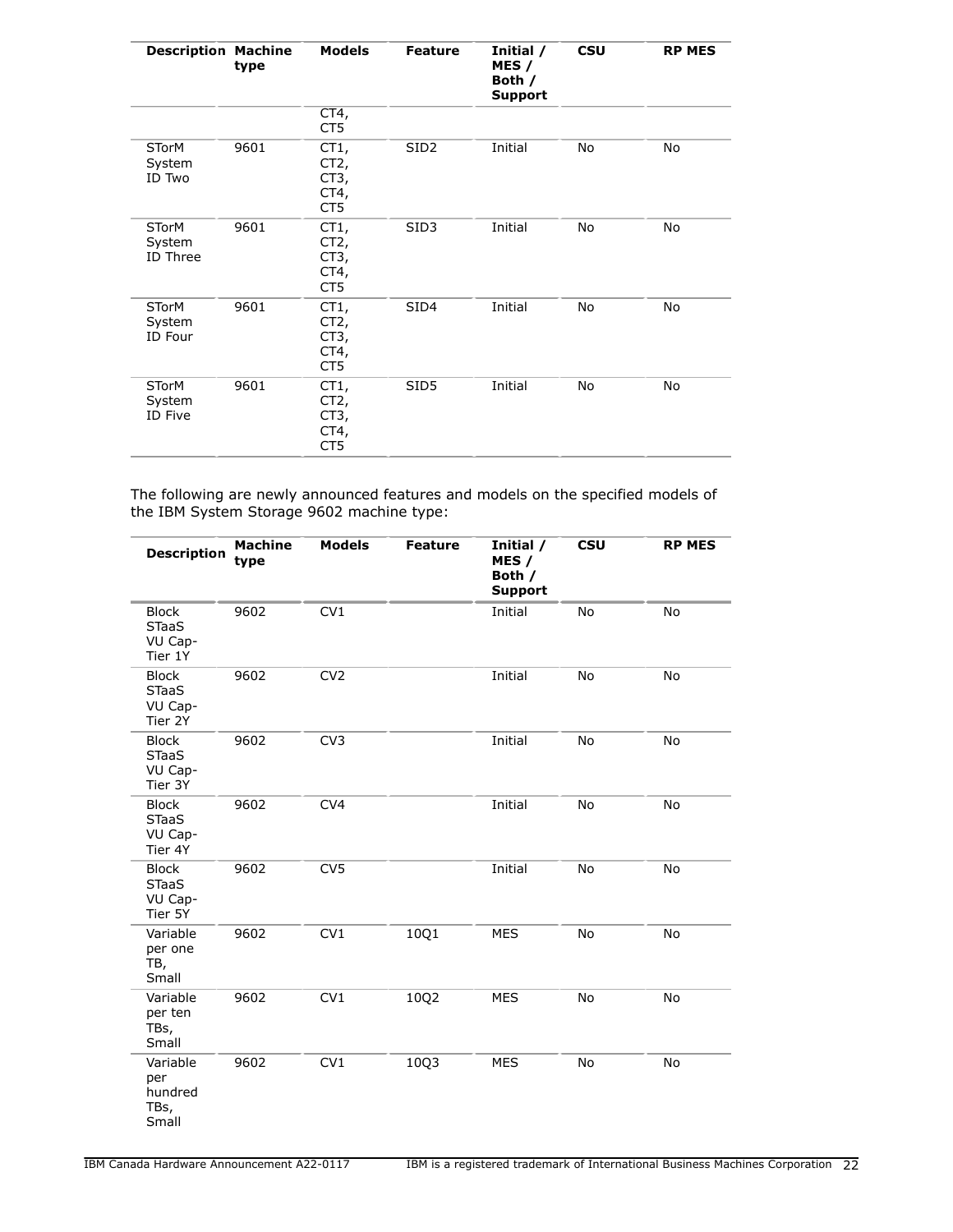| <b>Description</b>                           | <b>Machine</b><br>type | <b>Models</b>   | <b>Feature</b> | Initial /<br>MES /<br>Both /<br><b>Support</b> | <b>CSU</b> | <b>RP MES</b> |
|----------------------------------------------|------------------------|-----------------|----------------|------------------------------------------------|------------|---------------|
| Variable<br>per<br>thousand<br>TBs,<br>Small | 9602                   | CV1             | 10Q4           | <b>MES</b>                                     | No         | No            |
| Variable<br>per one<br>TB, Med               | 9602                   | CV1             | 11Q1           | <b>MES</b>                                     | No         | No            |
| Variable<br>per ten<br>TBs,<br>Med           | 9602                   | CV1             | 11Q2           | MES                                            | No         | No            |
| Variable<br>per<br>hundred<br>TBs,<br>Med    | 9602                   | CV1             | 11Q3           | MES                                            | No         | No            |
| Variable<br>per<br>thousand<br>TBs,<br>Med   | 9602                   | CV1             | 11Q4           | MES                                            | No         | No            |
| Variable<br>per one<br>TB, Lg                | 9602                   | CV1             | 12Q1           | MES                                            | No         | No            |
| Variable<br>per ten<br>TBs, Lg               | 9602                   | CV1             | 12Q2           | MES                                            | No         | No            |
| Variable<br>per<br>hundred<br>TBs, Lg        | 9602                   | CV1             | 12Q3           | MES                                            | No         | No            |
| Variable<br>per<br>thousand<br>TBs, Lg       | 9602                   | CV1             | 12Q4           | MES                                            | No         | No            |
| Variable<br>per one<br>TB,<br>Small          | 9602                   | CV <sub>2</sub> | 10R1           | <b>MES</b>                                     | No         | No            |
| Variable<br>per ten<br>TBs,<br>Small         | 9602                   | CV <sub>2</sub> | 10R2           | MES                                            | No         | No            |
| Variable<br>per<br>hundred<br>TBs,<br>Small  | 9602                   | CV <sub>2</sub> | 10R3           | MES                                            | No         | No            |
| Variable<br>per<br>thousand<br>TBs,<br>Small | 9602                   | CV <sub>2</sub> | 10R4           | MES                                            | No         | No            |
| Variable<br>per one<br>TB, Med               | 9602                   | CV <sub>2</sub> | 11R1           | MES                                            | No         | No            |
| Variable<br>per ten<br>TBs,<br>Med           | 9602                   | CV <sub>2</sub> | 11R2           | <b>MES</b>                                     | No         | No            |
| Variable<br>per<br>hundred                   | 9602                   | CV <sub>2</sub> | 11R3           | <b>MES</b>                                     | No         | No            |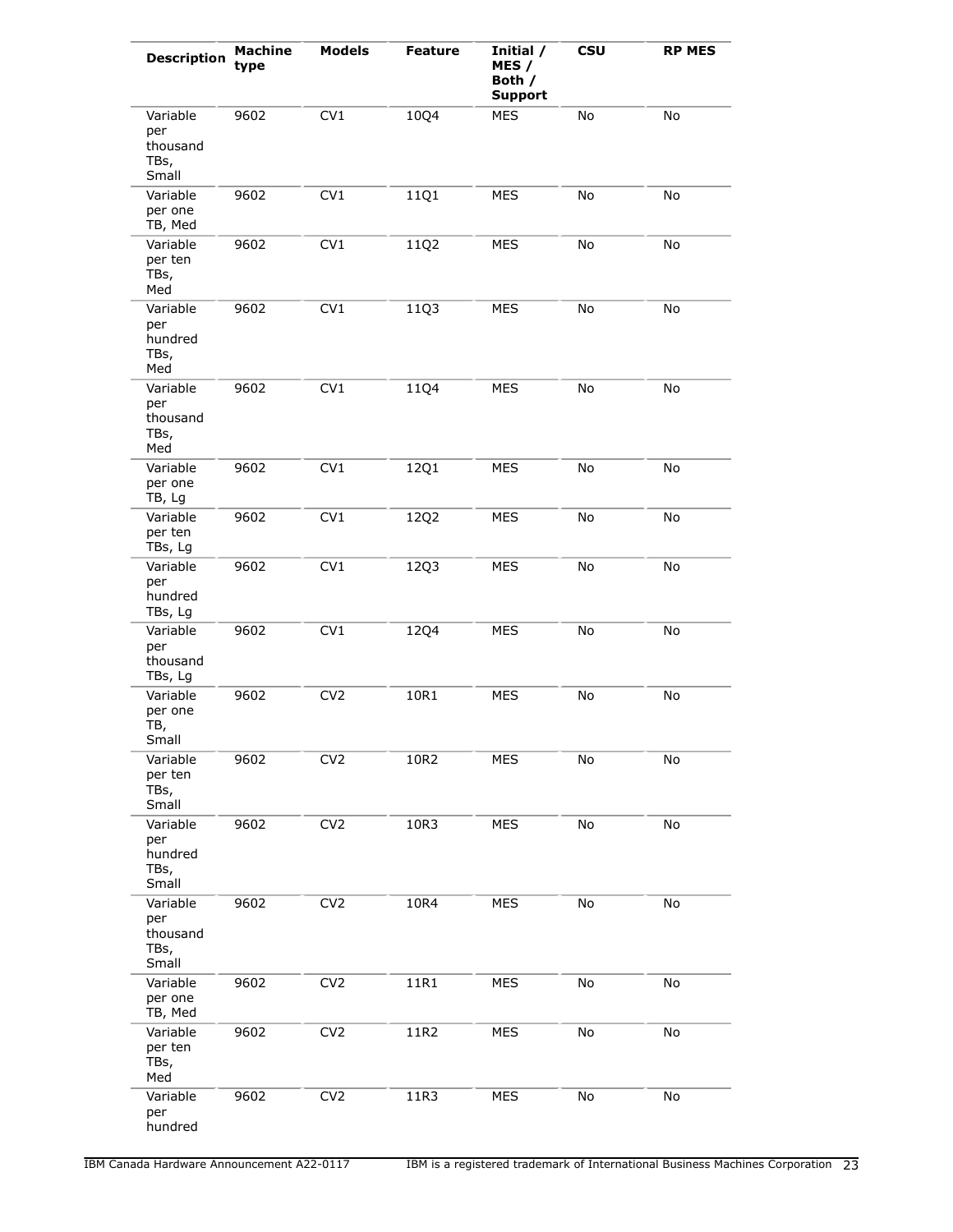| <b>Description</b>                           | <b>Machine</b><br>type | <b>Models</b>   | <b>Feature</b> | Initial /<br>MES /<br>Both /<br><b>Support</b> | <b>CSU</b> | <b>RP MES</b> |
|----------------------------------------------|------------------------|-----------------|----------------|------------------------------------------------|------------|---------------|
| TBs,<br>Med                                  |                        |                 |                |                                                |            |               |
| Variable<br>per<br>thousand<br>TBs,<br>Med   | 9602                   | CV <sub>2</sub> | 11R4           | <b>MES</b>                                     | No         | No            |
| Variable<br>per one<br>TB, Lg                | 9602                   | CV <sub>2</sub> | 12R1           | <b>MES</b>                                     | No         | No            |
| Variable<br>per ten<br>TBs, Lg               | 9602                   | CV <sub>2</sub> | 12R2           | <b>MES</b>                                     | No         | No            |
| Variable<br>per<br>hundred<br>TBs, Lg        | 9602                   | CV <sub>2</sub> | 12R3           | <b>MES</b>                                     | No         | No            |
| Variable<br>per<br>thousand<br>TBs, Lg       | 9602                   | CV <sub>2</sub> | 12R4           | <b>MES</b>                                     | No         | No            |
| Variable<br>per one<br>TB,<br>Small          | 9602                   | CV <sub>3</sub> | 10S1           | <b>MES</b>                                     | No         | No            |
| Variable<br>per ten<br>TBs,<br>Small         | 9602                   | CV <sub>3</sub> | 10S2           | <b>MES</b>                                     | No         | No            |
| Variable<br>per<br>hundred<br>TBs,<br>Small  | 9602                   | CV <sub>3</sub> | 10S3           | <b>MES</b>                                     | No         | No            |
| Variable<br>per<br>thousand<br>TBs,<br>Small | 9602                   | CV <sub>3</sub> | 10S4           | <b>MES</b>                                     | No         | No            |
| Variable<br>per one<br>TB, Med               | 9602                   | CV <sub>3</sub> | 11S1           | MES                                            | No         | No            |
| Variable<br>per ten<br>TBs,<br>Med           | 9602                   | CV <sub>3</sub> | 11S2           | <b>MES</b>                                     | No         | No            |
| Variable<br>per<br>hundred<br>TBs,<br>Med    | 9602                   | CV <sub>3</sub> | 11S3           | <b>MES</b>                                     | No         | No            |
| Variable<br>per<br>thousand<br>TBs,<br>Med   | 9602                   | CV <sub>3</sub> | 11S4           | <b>MES</b>                                     | No         | No            |
| Variable<br>per one<br>TB, Lg                | 9602                   | CV <sub>3</sub> | 12S1           | <b>MES</b>                                     | No         | No            |
| Variable<br>per ten<br>TBs, Lg               | 9602                   | CV <sub>3</sub> | 12S2           | MES                                            | No         | No            |
| Variable<br>per                              | 9602                   | CV <sub>3</sub> | 12S3           | <b>MES</b>                                     | No         | No            |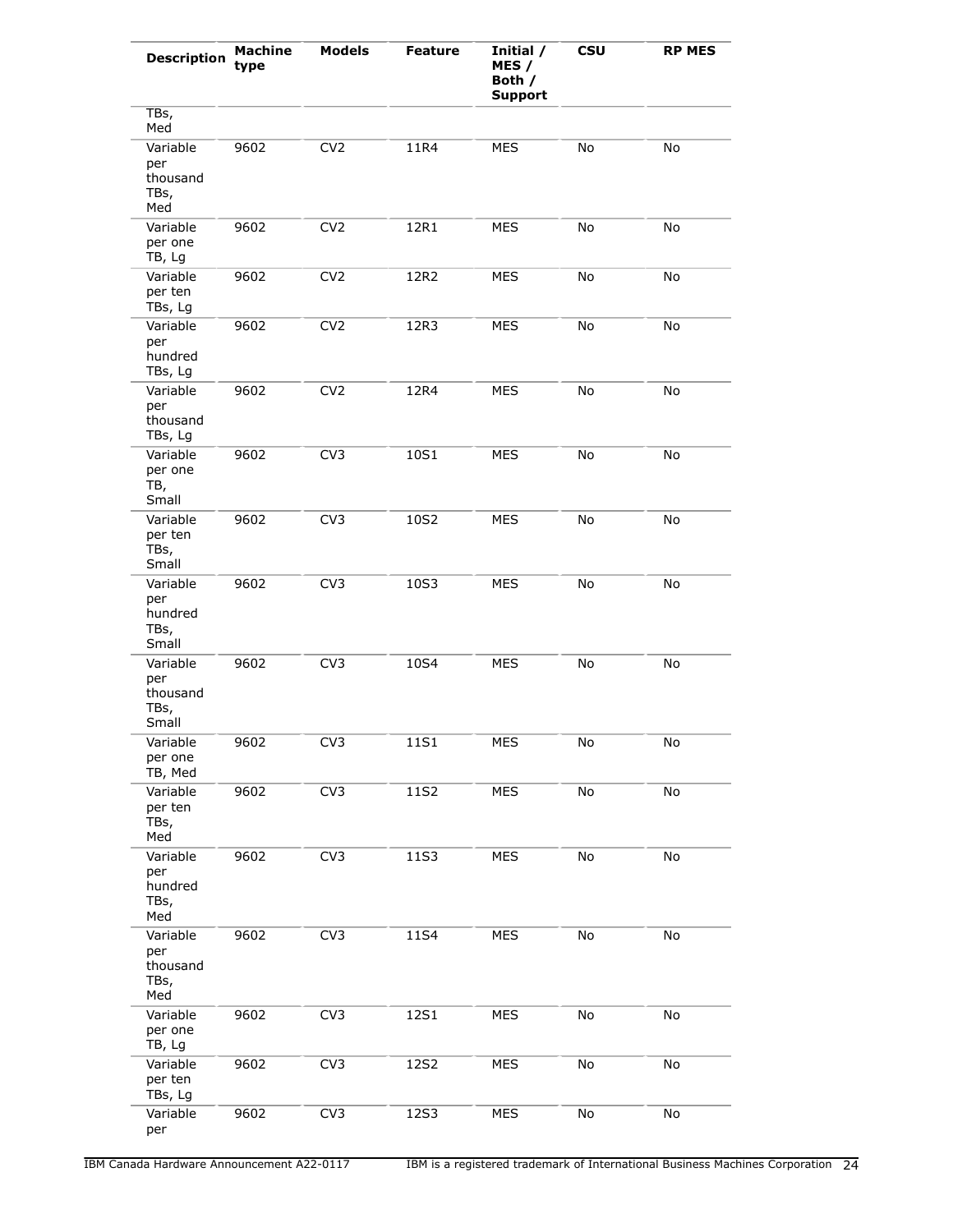| <b>Description</b>                           | <b>Machine</b><br>type | <b>Models</b>   | <b>Feature</b> | Initial /<br>MES /<br>Both /<br><b>Support</b> | <b>CSU</b> | <b>RP MES</b> |
|----------------------------------------------|------------------------|-----------------|----------------|------------------------------------------------|------------|---------------|
| hundred<br>TBs, Lg                           |                        |                 |                |                                                |            |               |
| Variable<br>per<br>thousand<br>TBs, Lg       | 9602                   | CV <sub>3</sub> | 12S4           | <b>MES</b>                                     | No         | No            |
| Variable<br>per one<br>TB,<br>Small          | 9602                   | CV <sub>4</sub> | 10T1           | <b>MES</b>                                     | No         | No            |
| Variable<br>per ten<br>TBs,<br>Small         | 9602                   | CV <sub>4</sub> | 10T2           | <b>MES</b>                                     | No         | No            |
| Variable<br>per<br>hundred<br>TBs,<br>Small  | 9602                   | CV <sub>4</sub> | 10T3           | <b>MES</b>                                     | No         | No            |
| Variable<br>per<br>thousand<br>TBs,<br>Small | 9602                   | CV <sub>4</sub> | 10T4           | <b>MES</b>                                     | No         | No            |
| Variable<br>per one<br>TB, Med               | 9602                   | CV <sub>4</sub> | 11T1           | <b>MES</b>                                     | No         | No            |
| Variable<br>per ten<br>TBs,<br>Med           | 9602                   | CV <sub>4</sub> | 11T2           | <b>MES</b>                                     | No         | No            |
| Variable<br>per<br>hundred<br>TBs,<br>Med    | 9602                   | CV <sub>4</sub> | 11T3           | <b>MES</b>                                     | No         | No            |
| Variable<br>per<br>thousand<br>TBs,<br>Med   | 9602                   | CV <sub>4</sub> | 11T4           | <b>MES</b>                                     | No         | No            |
| Variable<br>per one<br>TB, Lg                | 9602                   | CV4             | 12T1           | <b>MES</b>                                     | No         | No            |
| Variable<br>per ten<br>TBs, Lg               | 9602                   | CV <sub>4</sub> | 12T2           | <b>MES</b>                                     | No         | No            |
| Variable<br>per<br>hundred<br>TBs, Lg        | 9602                   | CV <sub>4</sub> | 12T3           | <b>MES</b>                                     | No         | No            |
| Variable<br>per<br>thousand<br>TBs, Lg       | 9602                   | CV <sub>4</sub> | 12T4           | <b>MES</b>                                     | No         | No            |
| Variable<br>per one<br>TB,<br>Small          | 9602                   | CV <sub>5</sub> | 10U1           | <b>MES</b>                                     | No         | No            |
| Variable<br>per ten<br>TBs,<br>Small         | 9602                   | CV <sub>5</sub> | 10U2           | <b>MES</b>                                     | No         | No            |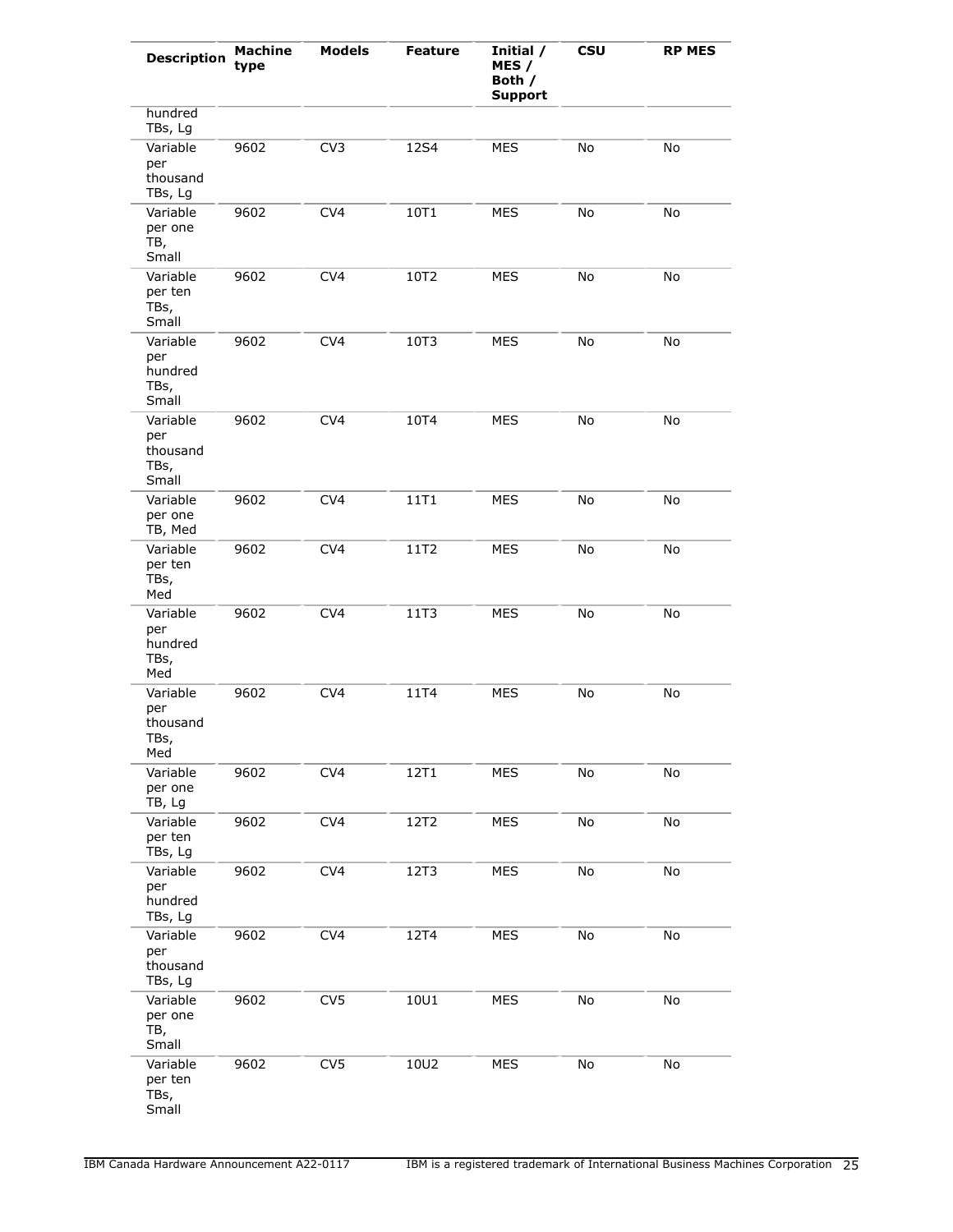| <b>Description</b>                           | <b>Machine</b><br>type | <b>Models</b>                          | <b>Feature</b> | Initial /<br>MES /<br>Both /<br><b>Support</b> | <b>CSU</b> | <b>RP MES</b> |
|----------------------------------------------|------------------------|----------------------------------------|----------------|------------------------------------------------|------------|---------------|
| Variable<br>per<br>hundred<br>TBs,<br>Small  | 9602                   | CV <sub>5</sub>                        | 10U3           | <b>MES</b>                                     | No         | No            |
| Variable<br>per<br>thousand<br>TBs,<br>Small | 9602                   | CV <sub>5</sub>                        | 10U4           | <b>MES</b>                                     | No         | No            |
| Variable<br>per one<br>TB, Med               | 9602                   | CV <sub>5</sub>                        | 1101           | <b>MES</b>                                     | No         | No            |
| Variable<br>per ten<br>TBs,<br>Med           | 9602                   | CV <sub>5</sub>                        | 11U2           | <b>MES</b>                                     | <b>No</b>  | No            |
| Variable<br>per<br>hundred<br>TBs,<br>Med    | 9602                   | CV <sub>5</sub>                        | <b>11U3</b>    | <b>MES</b>                                     | No         | No            |
| Variable<br>per<br>thousand<br>TBs,<br>Med   | 9602                   | CV <sub>5</sub>                        | <b>11U4</b>    | <b>MES</b>                                     | No         | No            |
| Variable<br>per one<br>TB, Lg                | 9602                   | CV <sub>5</sub>                        | <b>12U1</b>    | <b>MES</b>                                     | No         | No            |
| Variable<br>per ten<br>TBs, Lg               | 9602                   | CV <sub>5</sub>                        | <b>12U2</b>    | <b>MES</b>                                     | No         | No            |
| Variable<br>per<br>hundred<br>TBs, Lg        | 9602                   | CV <sub>5</sub>                        | <b>12U3</b>    | MES                                            | No         | No            |
| Variable<br>per<br>thousand<br>TBs, Lg       | 9602                   | CV <sub>5</sub>                        | <b>12U4</b>    | MES                                            | No         | No            |
| Variable<br>capacity<br>reg.                 | 9602                   | CV1,<br>$CV2$ ,<br>CV3,<br>CV4,<br>CV5 | REGI           | Initial                                        | No         | No            |

CSU = Customer setup

RP MES = Returnable parts MES

## **IBM Global Financing**

IBM Global Financing offers competitive financing to credit-qualified clients to assist them in acquiring IT solutions. Offerings include financing for IT acquisition, including hardware, software, and services, from both IBM and other manufacturers or vendors. Offerings (for all client segments: small, medium, and large enterprise), rates, terms, and availability can vary by country. Contact your local IBM Global Financing organization or go to the [IBM Global Financing](http://www.ibm.com/financing) website for more information.

IBM Global Financing offerings are provided through IBM Credit LLC in the United States and other IBM subsidiaries and divisions worldwide to qualified commercial